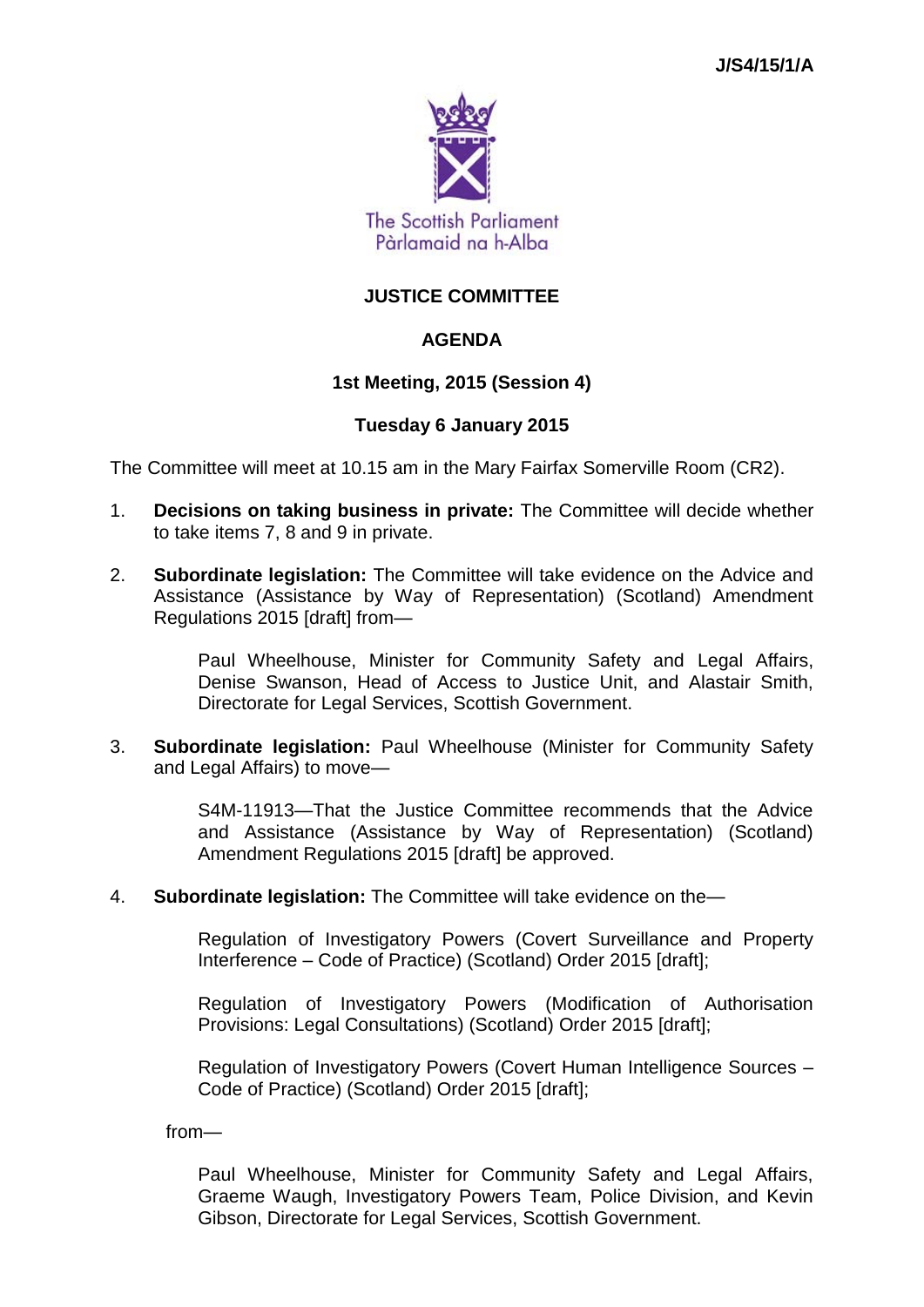5. **Subordinate legislation:** Paul Wheelhouse (Minister for Community Safety and Legal Affairs) to move—

> S4M-11910—That the Justice Committee recommends that the Regulation of Investigatory Powers (Covert Surveillance and Property Interference – Code of Practice) (Scotland) Order 2015 [draft] be approved;

> S4M-11915—That the Justice Committee recommends that the Regulation of Investigatory Powers (Modification of Authorisation Provisions: Legal Consultations) (Scotland) Order 2015 [draft] be approved;

> S4M-11916—That the Justice Committee recommends that the Regulation of Investigatory Powers (Covert Human Intelligence Sources – Code of Practice) (Scotland) Order 2015 [draft] be approved.

6. **Subordinate legislation:** The Committee will consider the following negative instruments—

> Regulation of Investigatory Powers (Authorisation of Covert Human Intelligence Sources) (Scotland) Order 2014 (SSI 2014/339);

> Mutual Recognition of Criminal Financial Penalties in the European Union (Scotland) (No. 2) Order 2014 (SSI 2014/336);

> Mutual Recognition of Supervision Measures in the European Union (Scotland) Regulations 2014 (SSI 2014/337).

- 7. **Modern Slavery Bill (UK Parliament legislation):** The Committee will consider a draft report on the legislative consent memorandum (LCM(S4) 35.1).
- 8. **Subordinate legislation:** The Committee will consider a draft report on the Public Services Reform (Inspection and Monitoring of Prisons) (Scotland) Order 2014 [draft].
- 9. **Assisted Suicide (Scotland) Bill:** The Committee will further consider a draft report to the Health and Sport Committee.

Joanne Clinton Clerk to the Justice Committee Room T2.60 The Scottish Parliament **Edinburgh** Tel: 01313485220 Email: Joanne.Clinton@scottish.parliament.uk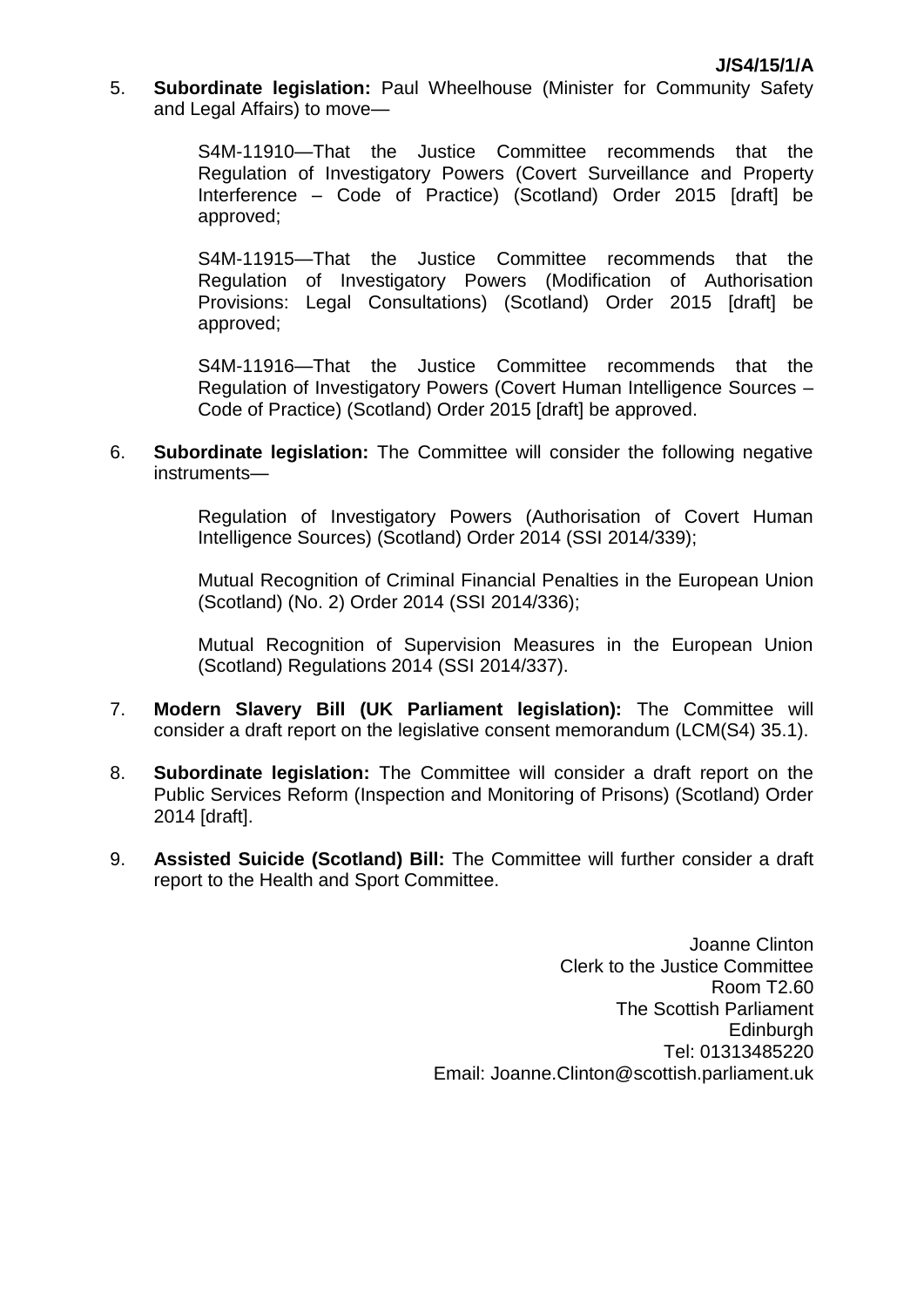The papers for this meeting are as follows—

#### **Agenda items 2 and 3**

Paper by the clerk J/S4/15/1/1

[Advice and Assistance \(Assistance by Way of](http://www.legislation.gov.uk/sdsi/2015/9780111025222/contents)  [Representation\) \(Scotland\) Amendment Regulations 2015](http://www.legislation.gov.uk/sdsi/2015/9780111025222/contents) 

## **Agenda items 4 and 5**

Paper by the clerk J/S4/15/1/2

[Regulation of Investigatory Powers \(Covert Surveillance and](http://www.legislation.gov.uk/sdsi/2015/9780111025437/contents)  Property Interference - [Code of Practice\) \(Scotland\) Order](http://www.legislation.gov.uk/sdsi/2015/9780111025437/contents)  [2015](http://www.legislation.gov.uk/sdsi/2015/9780111025437/contents)

[Regulation of Investigatory Powers \(Modification of](http://www.legislation.gov.uk/sdsi/2015/9780111025390/contents)  [Authorisation Provisions: Legal Consultations\) \(Scotland\)](http://www.legislation.gov.uk/sdsi/2015/9780111025390/contents)  [Order 2015](http://www.legislation.gov.uk/sdsi/2015/9780111025390/contents)

[Regulation of Investigatory Powers \(Covert Human](http://www.legislation.gov.uk/sdsi/2015/9780111025413/contents)  Intelligence Sources - [Code of Practice\) \(Scotland\) Order](http://www.legislation.gov.uk/sdsi/2015/9780111025413/contents)  [2015](http://www.legislation.gov.uk/sdsi/2015/9780111025413/contents)

# **Agenda item 6**

Paper by the clerk  $J/S4/15/1/3$ 

[Regulation of Investigatory Powers \(Authorisation of Covert](http://www.legislation.gov.uk/ssi/2014/339/contents/made)  [Human Intelligence Sources\) \(Scotland\) Order 2014](http://www.legislation.gov.uk/ssi/2014/339/contents/made)  (SSI [2014/339\)](http://www.legislation.gov.uk/ssi/2014/339/contents/made)

[Mutual Recognition of Criminal Financial Penalties in the](http://www.legislation.gov.uk/ssi/2014/336/contents/made)  [European Union \(Scotland\) \(No. 2\) Order 2014](http://www.legislation.gov.uk/ssi/2014/336/contents/made)  (SSI [2014/336\)](http://www.legislation.gov.uk/ssi/2014/336/contents/made)

[Mutual Recognition of Supervision Measures in the](http://www.legislation.gov.uk/ssi/2014/337/contents/made)  [European Union \(Scotland\) Regulations 2014](http://www.legislation.gov.uk/ssi/2014/337/contents/made)  (SSI [2014/337\)](http://www.legislation.gov.uk/ssi/2014/337/contents/made)

# **Agenda item 7**

Private paper J/S4/15/1/4 (P)

**Agenda item 8**

Private paper J/S4/15/1/5 (P)

# **Agenda item 9**

Private paper J/S4/15/1/6 (P)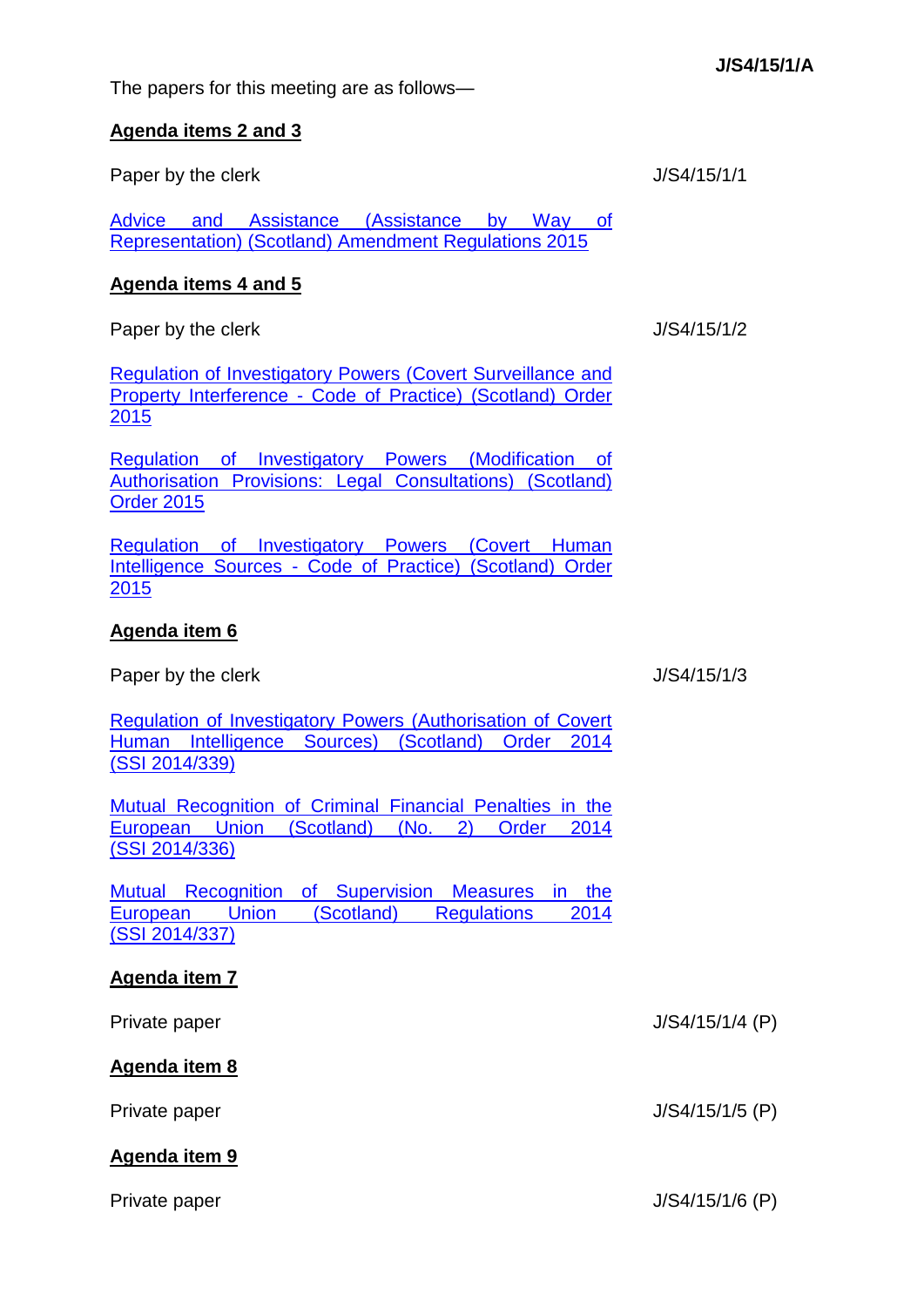## **Justice Committee**

# **1 st Meeting, 2015 (Session 4), Tuesday 6 January 2015**

# **Subordinate legislation**

# **Note by the clerk**

## **Purpose**

1. This paper invites the Committee to consider the following affirmative instrument:

## **the Advice and Assistance (Assistance by Way of Representation) (Scotland) Amendment Regulations 2015 [draft].**

## **Introduction**

2. The Children and Young People (Scotland) Act 2014 amended the Children's Hearings (Scotland) Act 2011 to allow a pre-hearing panel or children's hearing to determine whether an individual previously deemed to be a 'relevant person' in relation to a child for the purposes of the 2011 Act should continue to be deemed so.

3. This instrument makes assistance by way of representation (ABWOR) to a child or relevant person for a pre-hearing panel that is considering whether an individual should continue to be deemed a relevant person, subject to the same criteria usually applied for ABWOR at a children's hearing.

4. Further details on the purpose of the instrument can be found in the policy note (see below) and an electronic copy of the instrument is available at: <http://www.legislation.gov.uk/sdsi/2015/9780111025222/contents>

# **Consultation**

4. The policy note states that the Scottish Legal Aid Board has been consulted on the draft provisions.

### **Delegated Powers and Law Reform Committee consideration**

5. The Delegated Powers and Law Reform Committee considered this instrument at its meeting on 9 December 2014 and agreed that it did not need to draw the attention of the Parliament to it on any grounds within its remit.

### **Justice Committee consideration**

6. The Justice Committee is required to report to the Parliament on the instrument by 19 January 2015.

7. The instrument is subject to affirmative procedure (Rule 10.6 of Standing Orders). The Cabinet Secretary for Justice has lodged motion S4M-11913 proposing that the Committee recommends approval of the instrument. The Minister for Community Safety and Legal Affairs is due to attend the meeting on 6 January to answer any questions on the instrument, and then, under a separate agenda item, to speak to and move the motion for approval. It is for the Committee to decide whether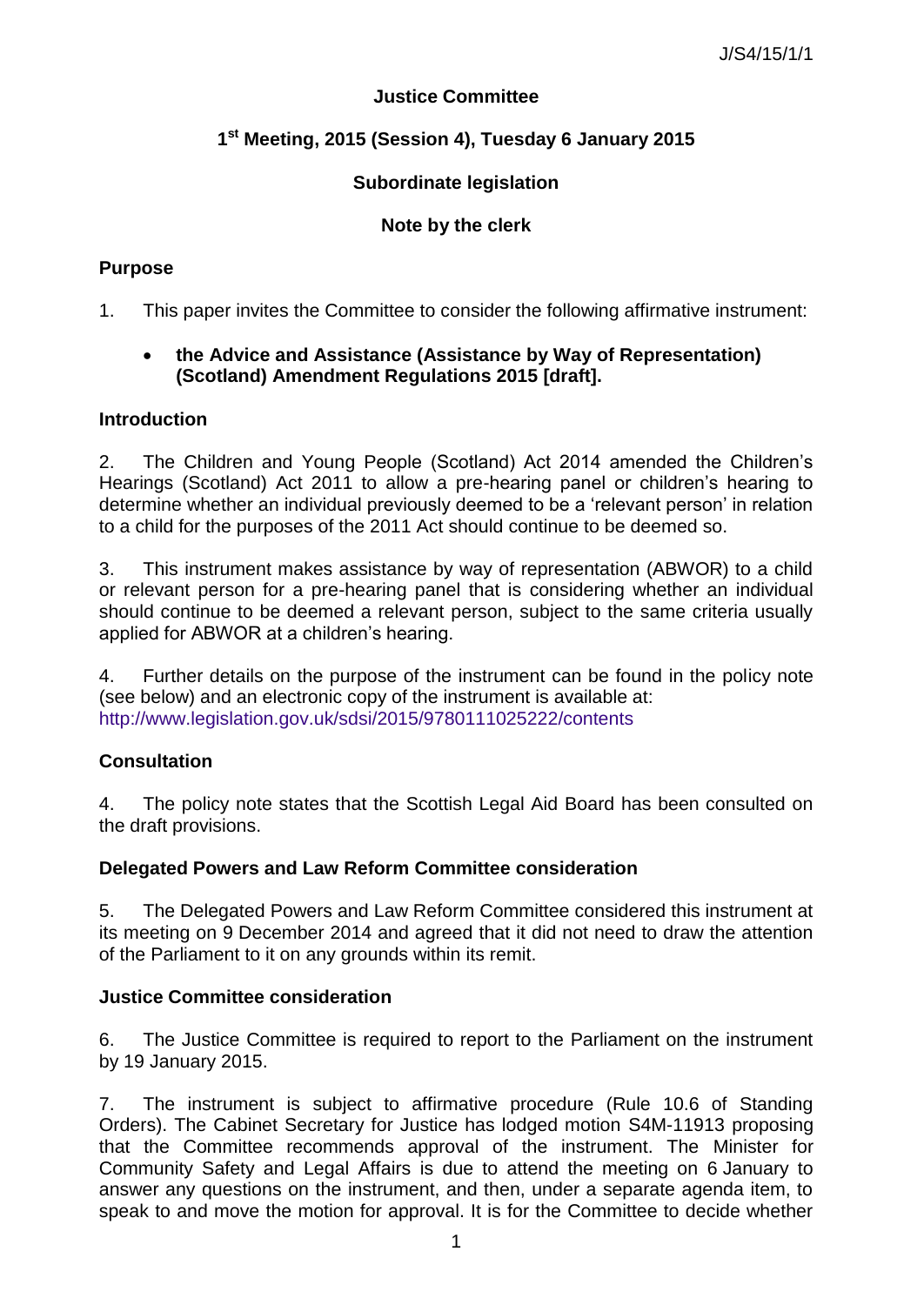or not to agree to this motion, and then to report to the Parliament by 19 January 2015. The Parliament will then be invited to approve the instrument.

### **8. The Committee will be asked to delegate to the Convener authority to approve the report on the instrument for publication.**

### **Policy Note: Advice and Assistance (Assistance by Way of Representation) (Scotland) Amendment Regulations 2015 [draft]**

The above instrument was made in exercise of the powers conferred by section 9 of the Legal Aid (Scotland) Act 1986. The instrument is subject to affirmative procedure.

### **Policy Objectives**

The Children and Young People (Scotland) Act 2014 amended the Children's Hearings (Scotland) Act 2011 to allow a pre-hearing panel or children's hearing to determine whether an individual previously deemed to be a "relevant person" in relation to a child for the purposes of the 2011 Act should continue to be deemed a relevant person. It also amends the Legal Aid (Scotland) Act 1986 to ensure that Children's Legal Aid is available to a person to appeal a decision that they should no longer be a relevant person to the sheriff.

This instrument makes assistance by way of representation (ABWOR) to a child or relevant person for a pre-hearing panel which is considering whether an individual should continue to be deemed a relevant person, subject to the same criteria usually applied for ABWOR at a children's hearing.

#### **Consultation**

The Scottish Legal Aid Board has been consulted on the draft provisions.

#### **Impact Assessments**

An equality impact assessment has been completed on the draft SSI and will follow under separate cover. There are no equality impact issues.

### **Financial Effects**

A Business and Regulatory Impact Assessment (BRIA) has been completed and is attached. The impact of this policy on business is minimal, though beneficial, in that the opportunity for business may increase.

Scottish Government Justice Directorate 25 November 2014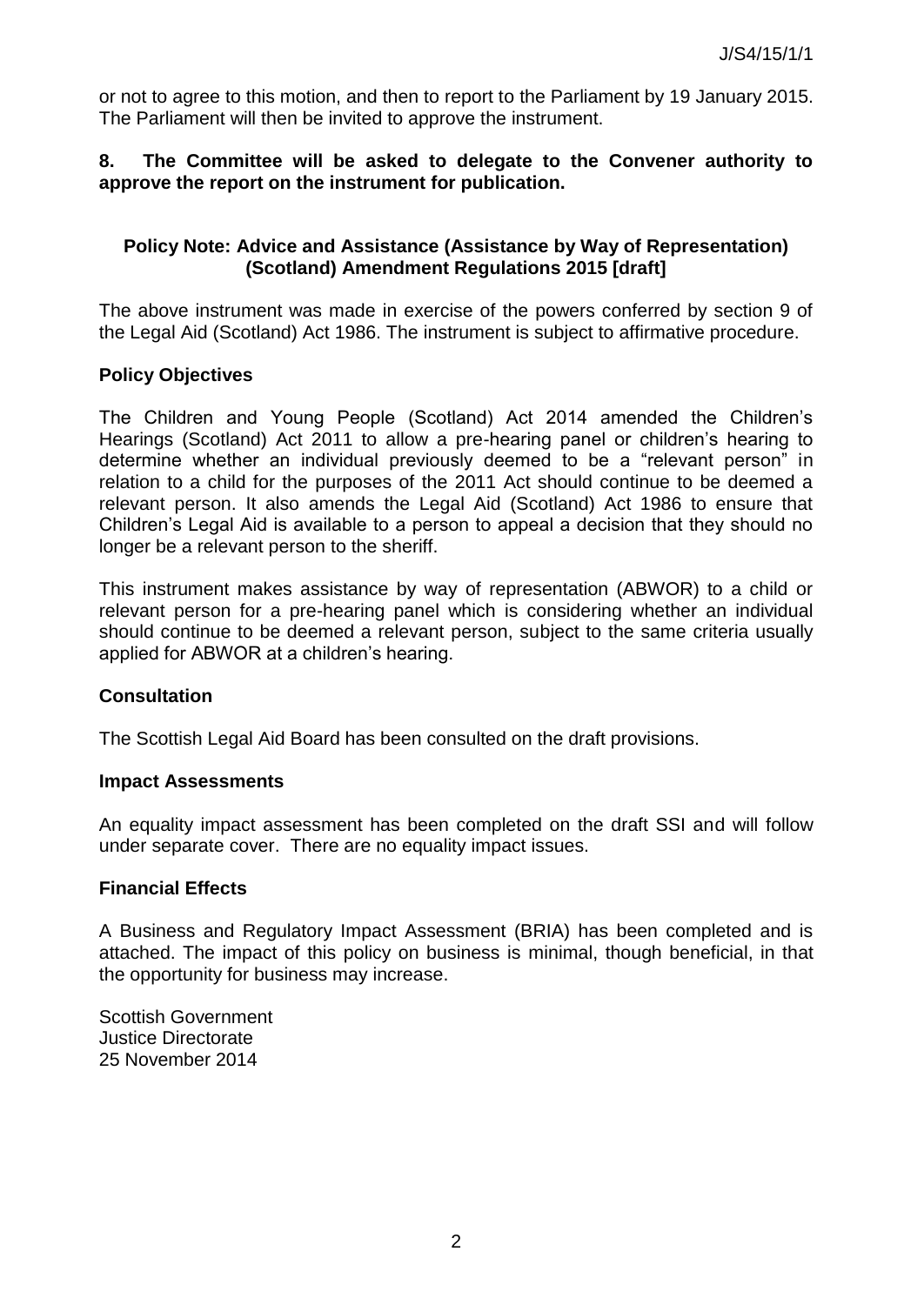# **Justice Committee**

# **1 st Meeting, 2015 (Session 4), Tuesday 6 January 2015**

## **Subordinate legislation**

## **Note by the clerk**

### **Purpose**

1. This paper invites the Committee to consider the following affirmative instruments:

- Regulation of Investigatory Powers (Covert Surveillance and Property Interference – Code of Practice) (Scotland) Order 2015 [draft];
- Regulation of Investigatory Powers (Modification of Authorisation Provisions: Legal Consultations) (Scotland) Order 2015 [draft];
- Regulation of Investigatory Powers (Covert Human Intelligence Sources Code of Practice) (Scotland) Order 2015 [draft];

## **Regulation of Investigatory Powers (Covert Surveillance and Property Interference – Code of Practice) (Scotland) Order 2015 [draft]**

2. This instrument brings into force a revised Code of Practice relating to covert surveillance authorised under the Regulation of Investigatory Powers (Scotland) Act 2000 and interference with property or wireless telegraphy under Part III of the Police Act 1997. The revised Code reflects organisational changes, such as the creation of Police Scotland, and new arrangements for directed surveillance on matters subject to legal confidentiality to be treated as intrusive surveillance (as set out in the draft Regulation of Investigatory Powers (Modification of Authorisation Provisions: Legal Consultations) (Scotland) Order 2015 – see below).

3. Further details on the purpose of the instrument can be found in the policy note in Annexe A to this paper and an electronic copy of the instrument is available at: <http://www.legislation.gov.uk/sdsi/2015/9780111025437/contents>

## **Regulation of Investigatory Powers (Modification of Authorisation Provisions: Legal Consultations) (Scotland) Order 2015 [draft]**

4. This instrument provides for directed surveillance in relation to matters subject to legal privilege to be treated as if it were intrusive surveillance. In introducing higher level procedures for authorisation of directed surveillance, the instrument follows the same approach taken by the UK Government.

5. Further details on the purpose of the instrument can be found in the policy note in Annexe A to this paper and an electronic copy of the instrument is available at: <http://www.legislation.gov.uk/sdsi/2015/9780111025390/contents>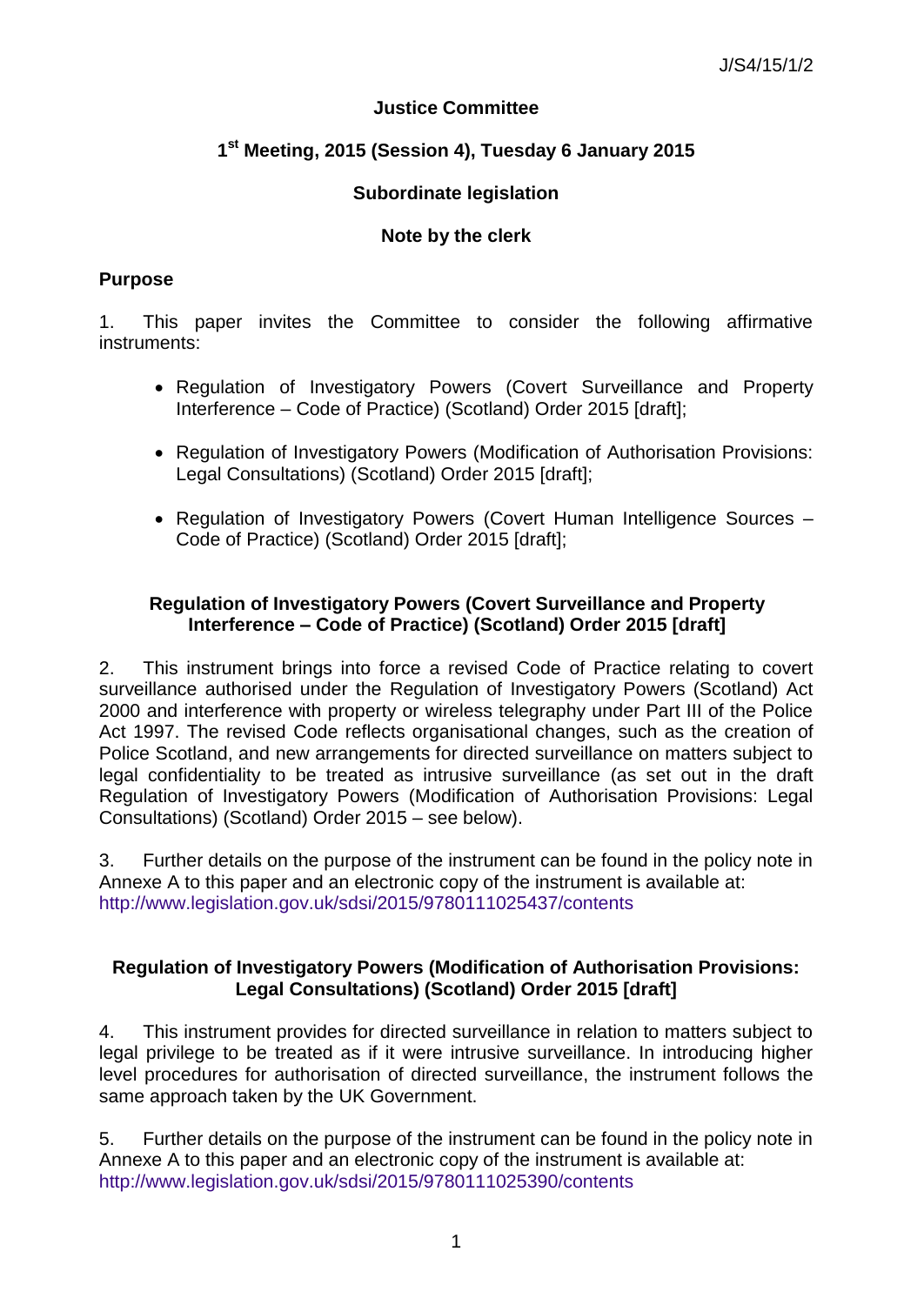### **Regulation of Investigatory Powers (Covert Human Intelligence Sources – Code of Practice) (Scotland) Order 2015 [draft]**

6. This instrument brings into force a revised Code of Practice relating to the covert human intelligence sources (CHIS) authorised under the Regulation of Investigatory Powers (Scotland) Act 2000. The Code has been updated to reflect organisational changes, such as the creation of Police Scotland, and new arrangements for authorisation of CHIS in relation to matters subject to legal confidentiality, and for relevant sources (as set out in the negative instrument: the Regulation of Investigatory Powers (Authorisation of Covert Intelligence Sources) (Scotland) Order 2014 (SSI 2014/339)).

7. Further details on the purpose of the instrument can be found in the policy note in Annexe B to this paper and an electronic copy of the instrument is available at: <http://www.legislation.gov.uk/sdsi/2015/9780111025482/contents>

### **Consultation on the three instruments**

8. The Scottish Government conducted a public consultation exercise on the two revised Codes of Practice to be issued under RIPSA, but included a copy of the Order for information. This consultation ran between 13 January and 17 March 2014. The policy notes on the instruments indicated that seven responses were received and none of the respondents opposed the proposals.

9. The policy notes also confirm that neither the Codes nor Order seek to provide any public body with additional powers, but in fact impose tighter controls on existing arrangements.

### **Correspondence received**

l

10. The Dean of the Faculty of Advocates has written to the Committee expressing concerns regarding the surveillance of lawyer-client discussions arising from two of these affirmative instruments and the related negative instrument<sup>1</sup> also to be considered at this meeting. In his letter, Mr Wolffe QC, states that the instruments are "a significant improvement on the current state of law and, to that extent, I welcome them". However he questions "whether the SSIs draw the boundaries sufficiently tightly, given the importance of lawyer-client confidentiality". His letter is attached at Annexe D.

### **Delegated Powers and Law Reform Committee consideration**

11. The Delegated Powers and Law Reform Committee considered these instruments at its meeting on 16 December 2014 and agreed that it did not need to draw the attention of the Parliament to them on any grounds within its remit.

<sup>&</sup>lt;sup>1</sup> The concerns relate to: (a) the Regulation of Investigatory Powers (Modification of Authorisation Provisions: Legal Consultations) (Scotland) Order 2014; (b) the Regulation of Investigatory Powers (Authorisation of Covert Human Intelligence Sources) (Scotland) Order 2014; and (c) the Regulation of Investigatory Powers – Covert Human Intelligence Sources – Draft Code of Practice.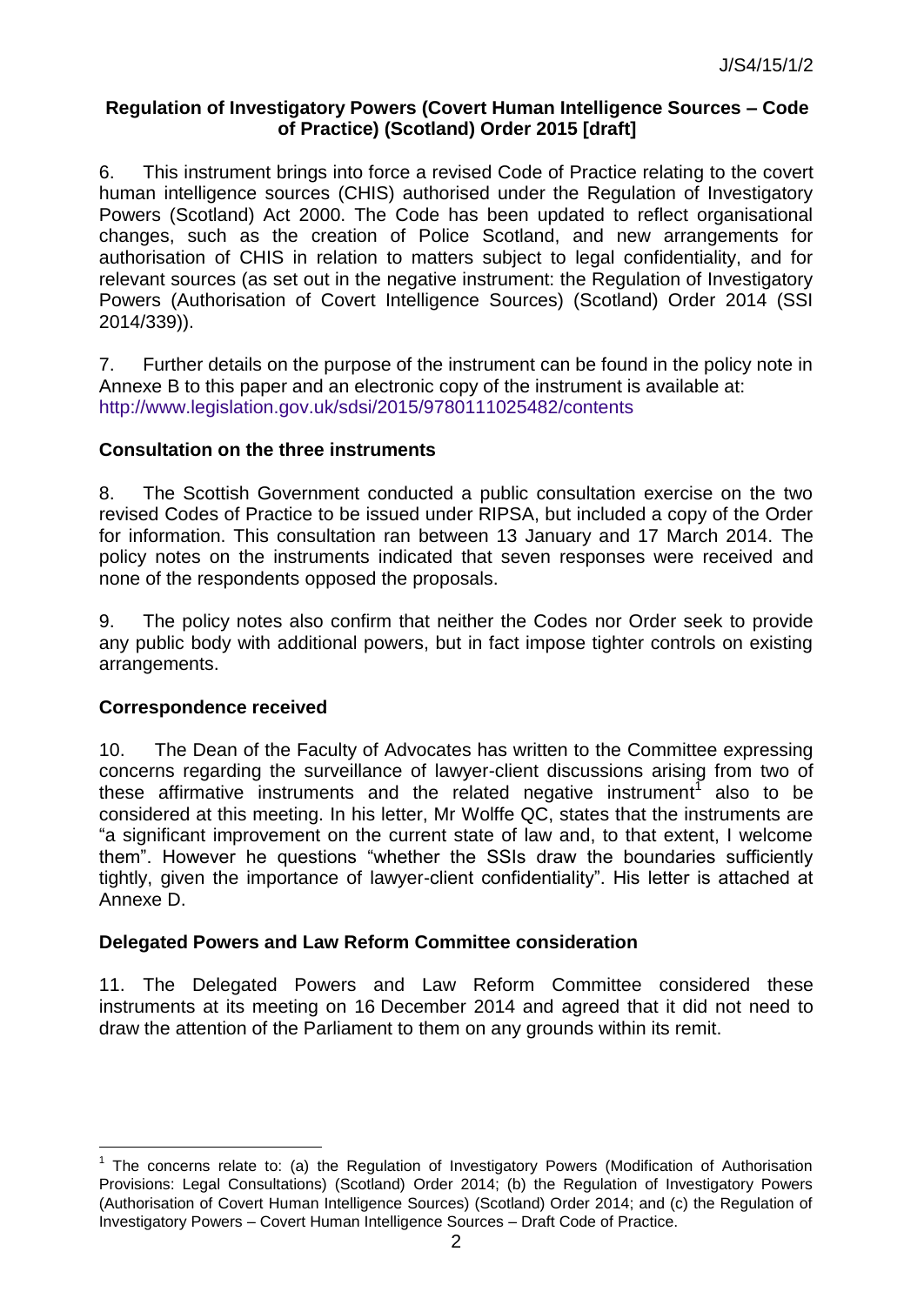### **Justice Committee consideration**

12. The Justice Committee is required to report to the Parliament on the instruments by 26 January 2015.

13. The instruments are subject to affirmative procedure (Rule 10.6 of Standing Orders). The Cabinet Secretary for Justice has lodged motions S4M-11910, S4M-11915 and S4M-11916 proposing that the Committee recommends approval of the instruments. The Minister for Community Safety and Legal Affairs is due to attend the meeting on 6 January to answer any questions on the instruments, and then, under a separate agenda item, to speak to and move the motions for approval. It is for the Committee to decide whether or not to agree to these motions, and then to report to the Parliament by 26 January 2015. The Parliament will then be invited to approve the instruments.

14. **The Committee will be asked to delegate to the Convener authority to approve the report on the instruments for publication.**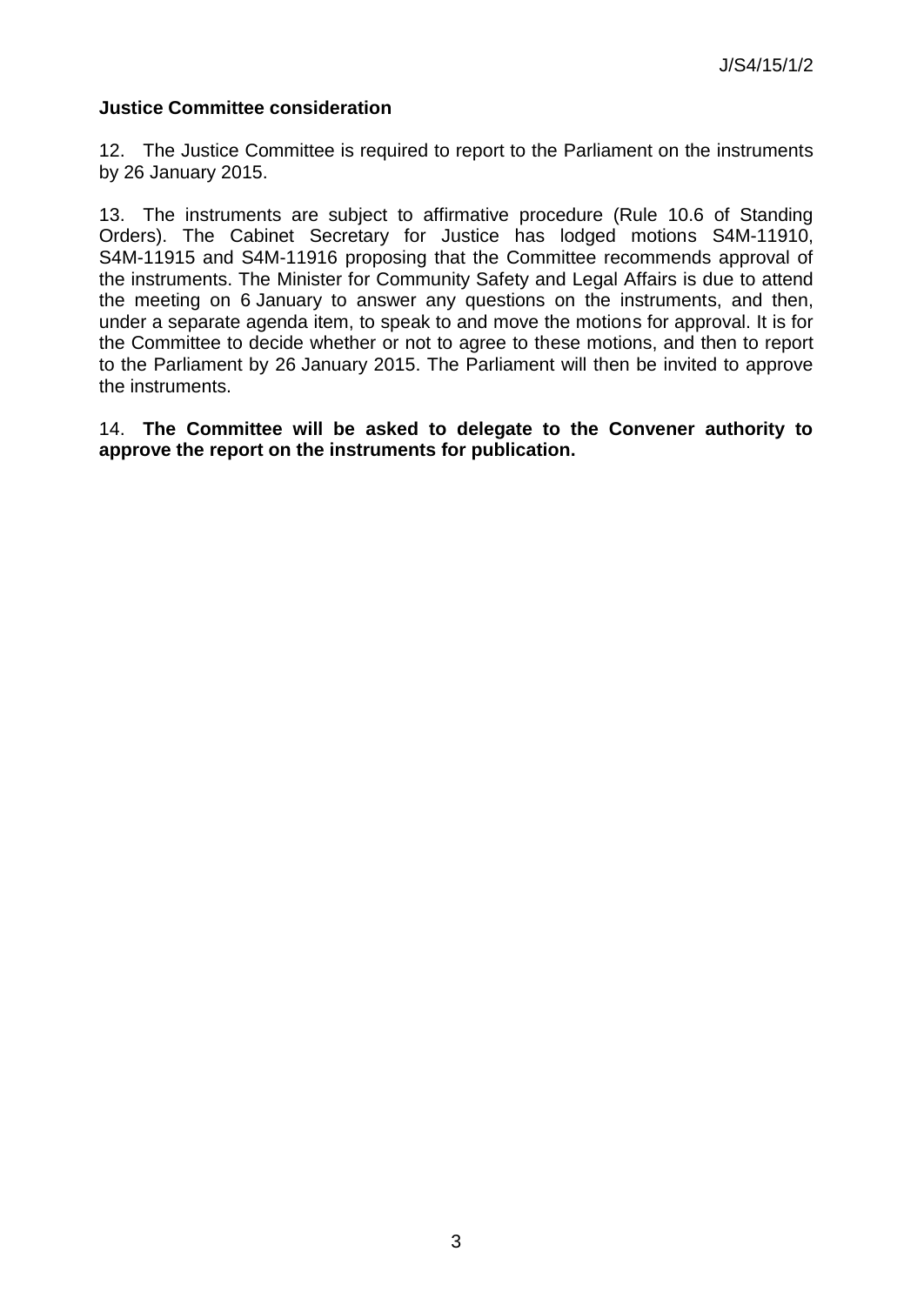### **ANNEXE A**

### **Policy Note: Regulation of Investigatory Powers (Covert Surveillance and Property Interference – Code of Practice) (Scotland) Order 2015 [draft]**

1. The above instrument is made in exercise of the powers conferred by section 24(5) of the Regulation of Investigatory Powers (Scotland) Act 2000 (RIP(S)A). The instrument is subject to the affirmative procedure.

### **Policy Objectives**

2. RIP(S)A requires Scottish Ministers to issue one or more codes of practice relating to the exercise and performance of the powers and duties contained in both RIP(S)A and Part III of the Police Act 1997 (authorisation of interference with property or wireless telegraphy).

3. There are two existing codes, one covering covert surveillance, and the other covering covert human intelligence sources. These were issued in 2002.

4. Both codes have been revised and updated. They contain more expansive information and reflect a number of organisational changes that have taken place since 2002, most notably the amalgamation of the Scottish police forces and the Scottish Crime and Drugs Enforcement Agency into the single Police Service of Scotland.

5. The covert surveillance and property interference code has also been updated to reflect the new arrangements for directed surveillance in relation to matters subject to legal confidentiality to be treated as intrusive surveillance as set out in the Regulation of Investigatory Powers (Modification of Authorisation Provisions: Legal Consultations) (Scotland) Order 2015.

6. Section 26 of RIP(S)A requires any person exercising or performing any power under RIP(S)A to have regard to the Codes.

### **Consultation**

7. Section 24(3) of RIP(S)A requires Scottish Ministers to publish and consider representations made on draft codes of practice. A public consultation exercise commenced on 13 January 2014 and finished on 17 March 2014. That consultation involved the publication of two revised Codes of Practice (one on covert surveillance and property interference and one on covert human intelligence sources). Seven responses were received, and of those five groups agreed that their responses cold be made public:

- the Law Society of Scotland
- Her Majesty's Inspectors of Constabulary for Scotland
- Police Scotland
- The Scottish Human Rights Commission, and
- The Information Commissioner

8. The practice of how the different covert tactics are authorised are well established and the Code does not provide any public body with additional powers.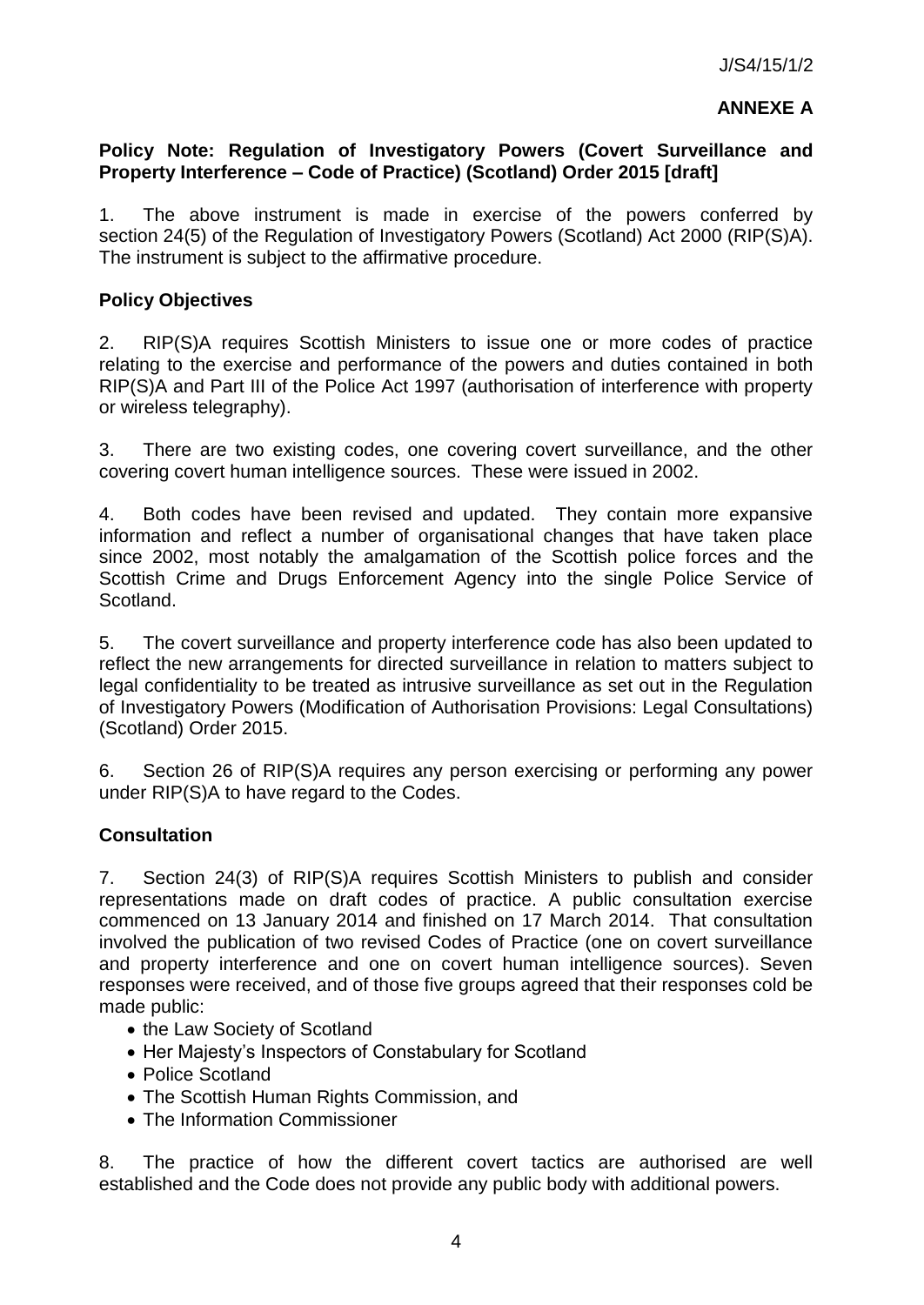### **Impact Assessments**

9. There are no equality impact issues and an EQIA has, therefore, not been completed. It is extremely unlikely that any particular group will be impacted by the provisions contained in the code.

### **Financial Effects**

10. A Business and Regulatory Impact Assessment (BRIA) was considered. On the basis, however, that the measures do not impose additional costs or reduce existing costs on business or the third sector, do not impose additional costs on public sector organisations that deliver public services, and do not involve some kind of distribution where there is an exchange of transfer of costs or benefits from one group to another, a BRIA was not considered necessary.

11. The updated code will not impact financially on public authorities or on the Office of Surveillance Commissioners.

Scottish Government Safer Communities Directorate Police Division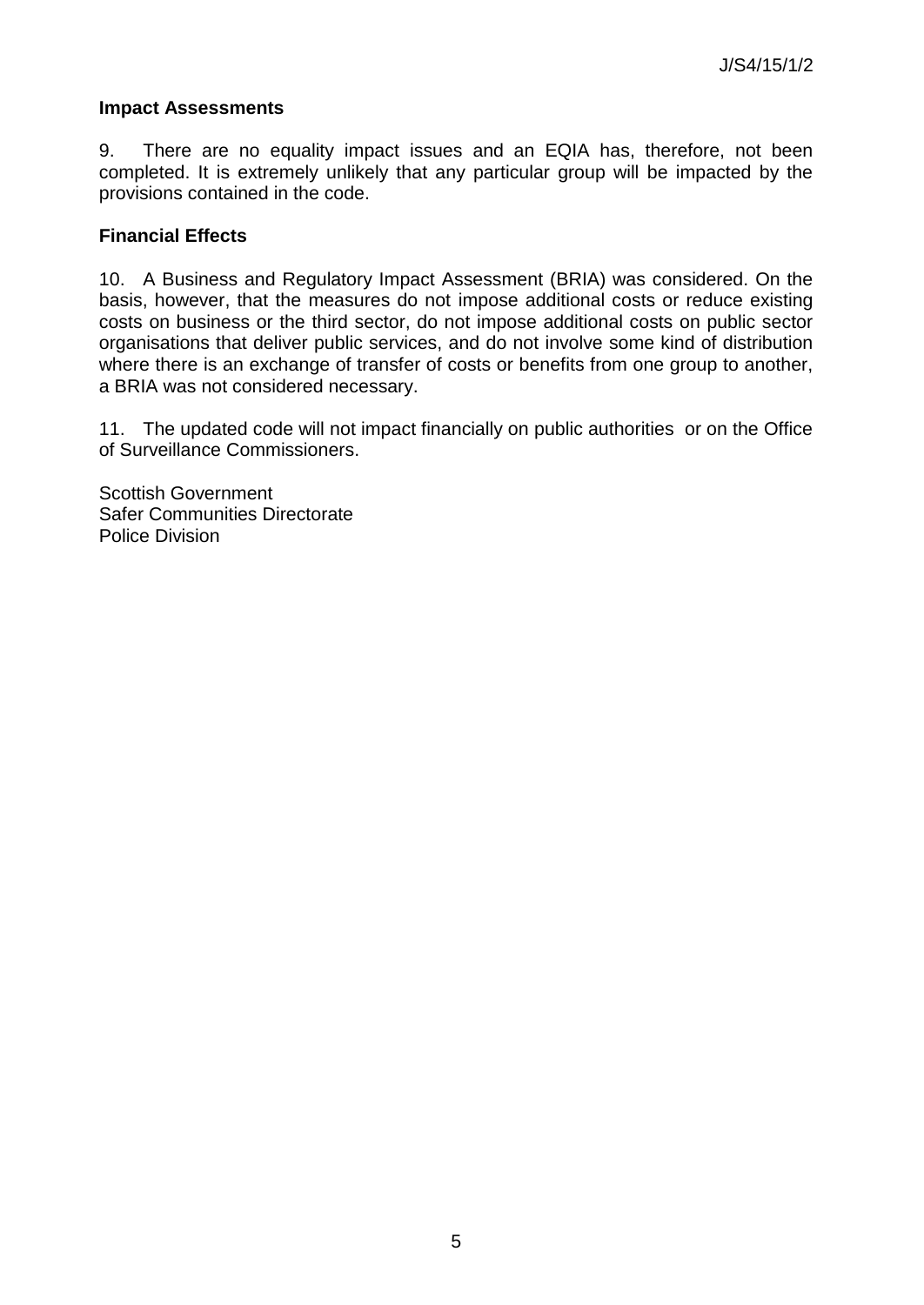## **ANNEXE B**

### **Policy Note: Regulation of Investigatory Powers (Modification of Authorisation Provisions: Legal Consultations) (Scotland) Order 2015 [draft]**

1. The above instrument was made in exercise of the powers conferred by section 27(1)(b) of the Regulation of Investigatory Powers (Scotland) Act 2000 (RIP(S)A). The instrument is subject to the affirmative procedure.

## **Policy Objectives**

2. Section 27(1)(b) of RIP(S)A gives Scottish Ministers the powers to provide for any description of directed surveillance to be treated for the purposes of RIP(S)A as intrusive surveillance. There are three effects of this power:

- intrusive surveillance may be authorised only where necessary for the prevention or detection of serious crime;
- where surveillance is to be authorised by the Police Service of Scotland it raises the rank at which the surveillance may be authorised from superintendent to chief constable or any senior officer designated by the chief constable; and
- it requires the prior approval of a Surveillance Commissioner before the surveillance can be undertaken.

3. The overall effect is to create a regime for a particular description of directed surveillance that requires consideration at a higher level and includes an element of prior independent oversight before the surveillance can be undertaken.

4. The Order provides for directed surveillance in relation to matters subject to legal privilege to be treated as if it were intrusive surveillance.

### Legal Confidentiality

5. The House of Lords, in considering an appeal from the Divisional Court in Northern Ireland, agreed with that Court's decision that 'directed surveillance' under the Regulation of Investigatory Powers Act 2000 (RIPA) of communications between lawyers and their clients breached Article 8 of the European Convention on Human Rights (the right to respect for private and family life). The Secretary of State did not challenge the decision of the Divisional Court that the procedures used to authorise directed surveillance (and CHIS) were disproportionate to the infringement of an individual's right to a private consultation with a lawyer. The process for authorising the conduct or use of a CHIS is in all relevant respects the same as the process for authorising directed surveillance.

6. The UK Government has since made legislation which specifies that both directed surveillance and the conduct or use of a CHIS should be authorised in line with the higher level procedures for authorising intrusive surveillance. This Order follows that approach in relation to the authorisation of directed surveillance in Scotland under RIP(S)A. Authorisation of the conduct and use of covert human intelligence sources in similar circumstances is dealt with in a separate instrument.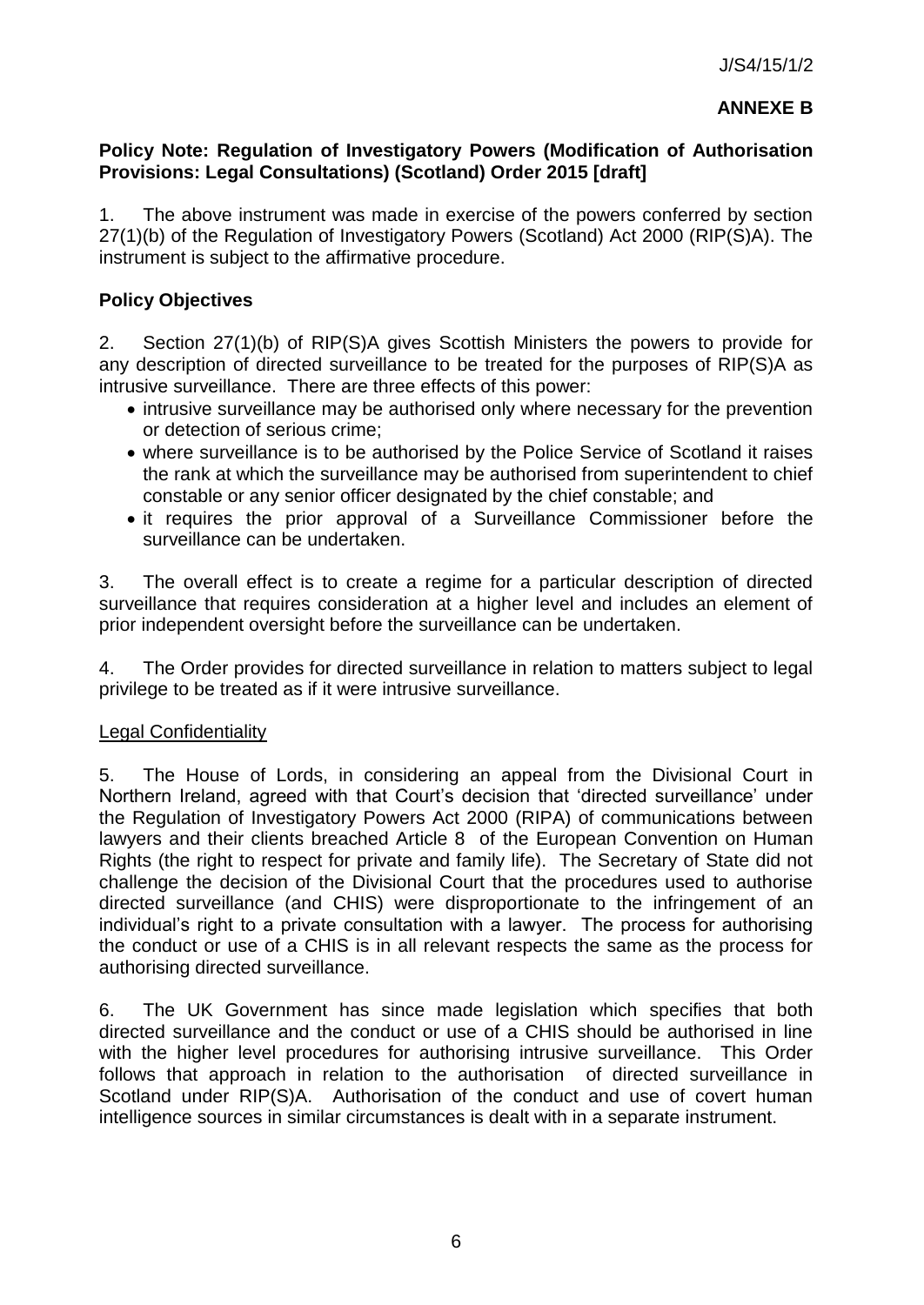# **Consultation**

7. A public consultation exercise commenced on 13 January 2014 and finished on 17 March 2014. The consultation focussed on two revised Codes of Practice to be issued under RIP(S)A, but included a copy of the Order for information. Seven responses were received, and of those five groups agreed that their responses cold be made public:

- The Law Society of Scotland
- Her Majesty's Inspectors of Constabulary for Scotland
- Police Scotland
- The Scottish Human Rights Commission, and
- The Information Commissioner

8. The practice of how the different covert tactics are authorised are well established and neither the Codes nor this Order sought to provide any public body with additional powers. The Order in effect seeks to impose tighter controls on existing arrangements and none of the respondents opposed the proposals.

#### **Impact Assessments**

9. There are no equality impact issues and an EQIA has, therefore, not been completed. It is extremely unlikely that any particular group will be impacted by the provisions contained in the Order.

### **Financial Effects**

10. A Business and Regulatory Impact Assessment (BRIA) was considered. On the basis, however, that the measures do not impose additional costs or reduce existing costs on business or the third sector, do not impose additional costs on public sector organisations that deliver public services, and do not involve some kind of distribution where there is an exchange of transfer of costs or benefits from one group to another, a BRIA was not considered necessary.

11. Enhancing the existing arrangements, as described in the Order, will not impact financially on Police Scotland or on the Office of Surveillance Commissioners.

Scottish Government Safer Communities Directorate Police Division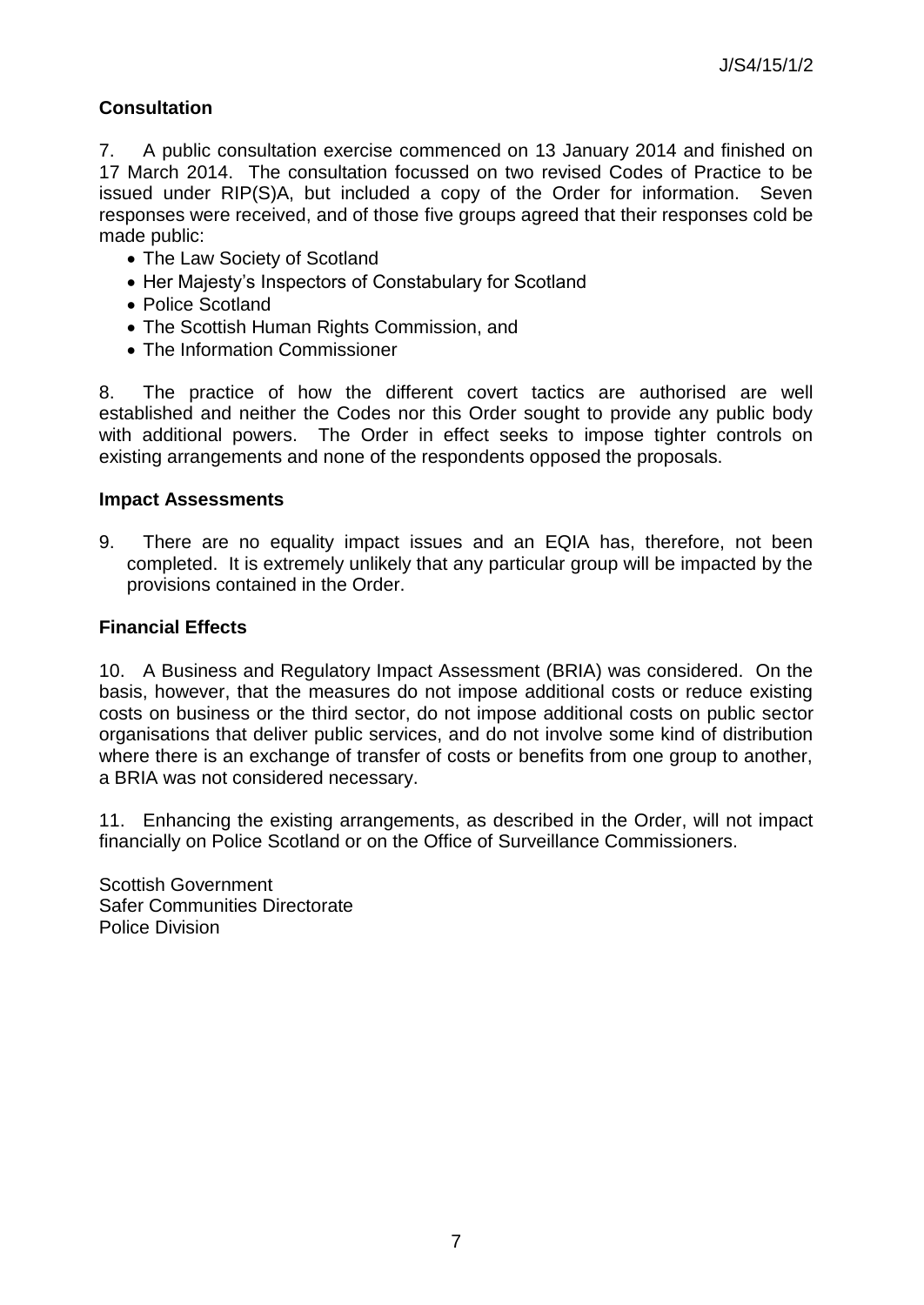### **ANNEXE C**

### **Policy Note: Regulation of Investigatory Powers (Covert Human Intelligence Sources – Code of Practice) (Scotland) Order 2015 [draft]**

1. The above instrument is made in exercise of the powers conferred by section 24(5) of the Regulation of Investigatory Powers (Scotland) Act 2000 (RIP(S)A). The instrument is subject to the affirmative procedure.

### **Policy Objectives**

2. RIP(S)A requires Scottish Ministers to issue one or more codes of practice relating to the exercise and performance of the powers and duties contained in both RIP(S)A and Part III of the Police Act 1997 (authorisation of interference with property or wireless telegraphy).

3. There are two existing codes, one covering covert surveillance, and the other covering covert human intelligence sources. These were issued in 2002.

4. Both codes have been revised and updated. They contain more expansive information and reflect a number of organisational changes that have taken place since 2002, most notably the amalgamation of the Scottish police forces and the Scottish Crime and Drugs Enforcement Agency into the single Police Service of Scotland.

5. The code has also been updated to reflect the new arrangements for the authorisation of covert human intelligence sources in relation to matters subject to legal confidentiality, and for relevant sources, as set out in the Regulation of Investigatory Powers (Authorisation of Covert Human Intelligence Sources) (Scotland) Order 2014.

6. RIP(S)A requires any person exercising or performing any power under RIP(S)A to have regard to the Codes.

### **Consultation**

7. Section 24(3) of RIP(S)A requires Scottish Ministers to publish and consider representations made on draft codes of practice. A public consultation exercise commenced on 13 January 2014 and finished on 17 March 2014. That consultation involved the publication of two revised Codes of Practice (one on covert surveillance and property interference and one on covert human intelligence sources). Seven responses were received, and of those five groups agreed that their responses cold be made public:

- the Law Society of Scotland
- Her Majesty's Inspectors of Constabulary for Scotland
- Police Scotland
- The Scottish Human Rights Commission, and
- The Information Commissioner

8. The practice of how the different covert tactics are authorised are well established and the Code does not provide any public body with additional powers.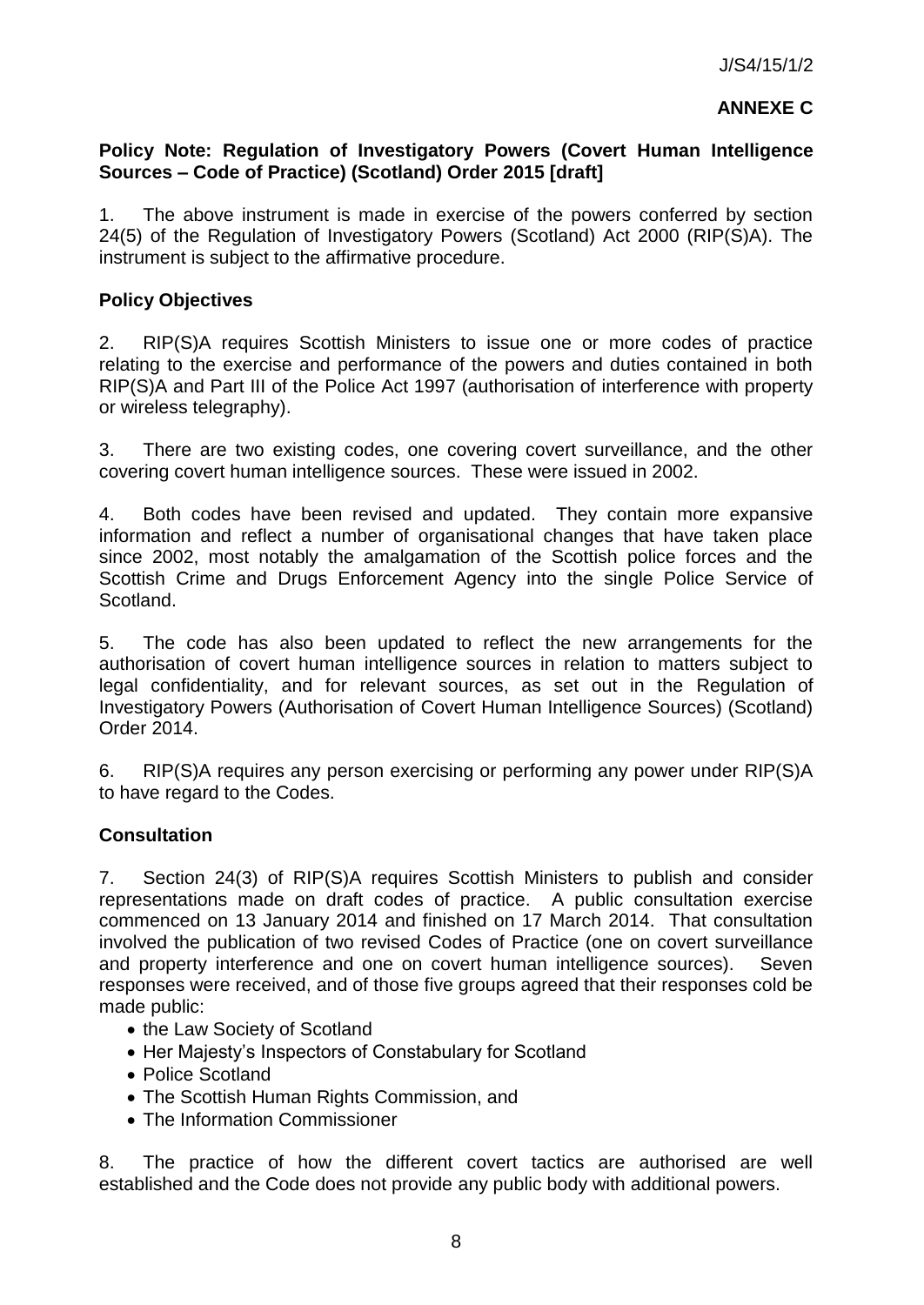### **Impact Assessments**

9. There are no equality impact issues and an EQIA has, therefore, not been completed. It is extremely unlikely that any particular group will be impacted by the provisions contained in the code.

### **Financial Effects**

10. A Business and Regulatory Impact Assessment (BRIA) was considered. On the basis, however, that the measures do not impose additional costs or reduce existing costs on business or the third sector, do not impose additional costs on public sector organisations that deliver public services, and do not involve some kind of distribution where there is an exchange of transfer of costs or benefits from one group to another, a BRIA was not considered necessary.

11. The updated code will not impact financially on public authorities or on the Office of Surveillance Commissioners.

Scottish Government Safer Communities Directorate Police Division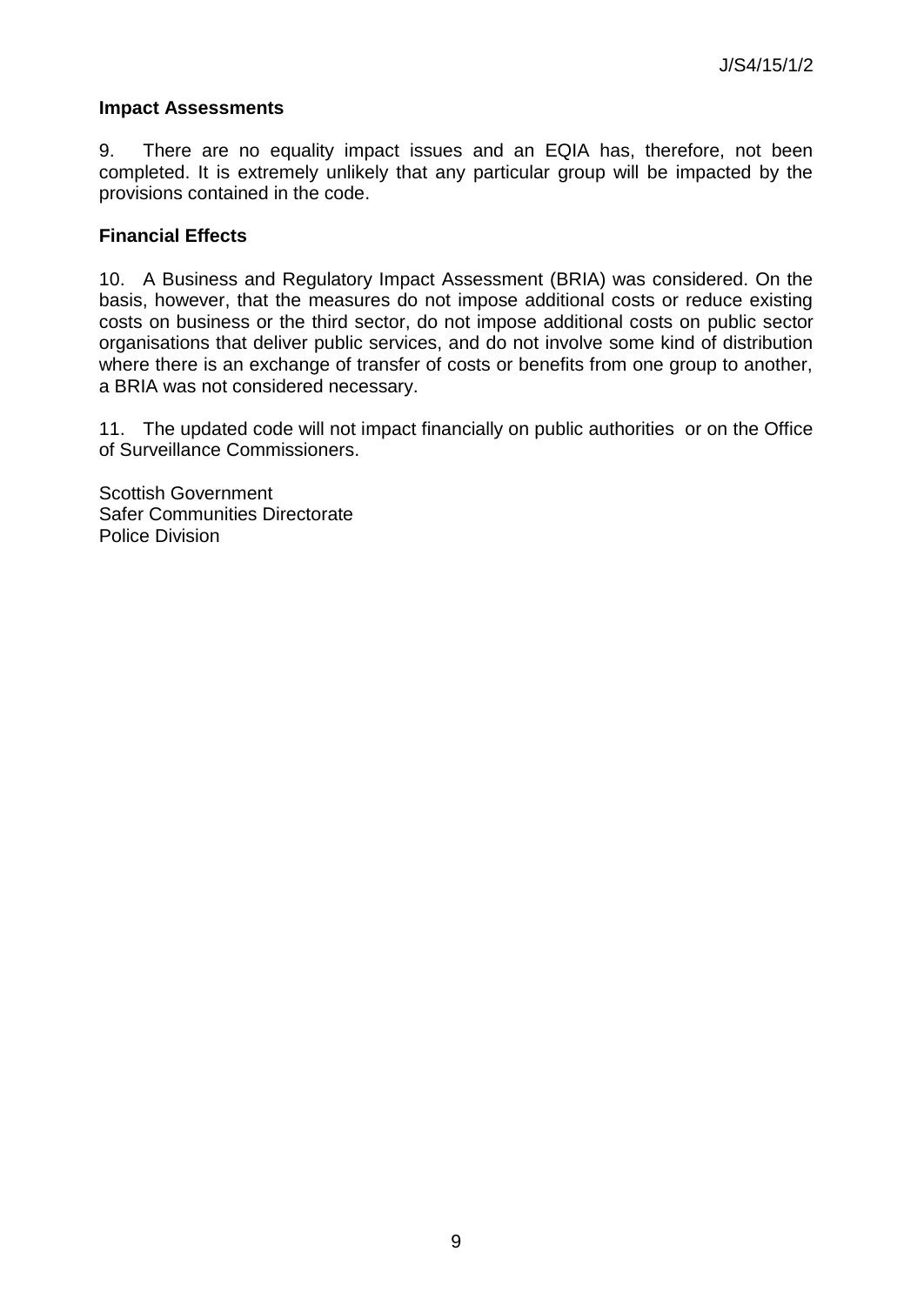#### **ANNEXE D**

### **Correspondence from the Dean of the Faculty of Advocates to the Convener in relation to the RIP(S)A instruments**

**Regulation of Investigatory Powers (Modification of Authorisation Provisions: Legal Consultations) (Scotland) Order 2014 ("the Legal Consultations Order")**

**Regulation of Investigatory Powers (Authorisation of Covert Human Intelligence Sources) (Scotland) Order 2014 ("the CHIS Order")**

#### **Regulation of Investigatory Powers – Covert Human Intelligence Sources – Draft Code of Practice**

As a result of disclosures in the *Belhaj* case, widely reported in the media, I have become concerned in recent weeks about the vulnerability of lawyer-client communications to surveillance. Although the particular focus of the disclosures in the *Belhaj* case is the work of the intelligence services, the concerns which they raise are more general.

It has come to my attention that the SSIs mentioned above, which are subject to the affirmative resolution procedure, are currently before your Committee. The Faculty did not make submissions to the Government during its consultation process. I welcome the tightening up of the procedures and safeguards which these SSIs will achieve. However in light of my recent consideration of the general questions in this field, I feel obliged to raise an issue of principle with your Committee, so that you may take it into account, as you think appropriate, when considering the Orders.

The two instruments are made under the Regulation of Investigatory Powers (Scotland) Act 2000 ("RIPSA"). RIPSA regulates surveillance activities undertaken in Scotland by the Police Service, the Scottish Administration, Scottish local authorities, the Police Investigations and Review Commissioner, SEPA and the Common Services Agency for the Scottish Health Service: section 8. There is, as you will know, separate UK legislation, the Regulation of Investigatory Powers Act 2000 ("RIPA"), which deals with the activities of the intelligence services and a variety of other public bodies.

The background to the SSIs is *McE* [2009] 1 AC 908, a decision of the House of Lords. The case stands, I think, for the following propositions:

- (1) Legal Professional Privilege is a fundamental right which may be over-ridden only by legislation.
- (2) Communications between a lawyer and his client that are in furtherance of a crime or fraud are not protected by legal professional privilege. This is the socalled "**iniquity exception**", to which I will return below. It is uncontroversial that communications which fall within the iniquity exception – in effect, when the lawyer is involved in criminality – are not covered by legal professional privilege.
- (3) The 2000 Act permitted covert surveillance between persons in custody and their legal advisers provided that this was undertaken under the Act and the Code of Practice issued under the Act and did not violate Convention rights.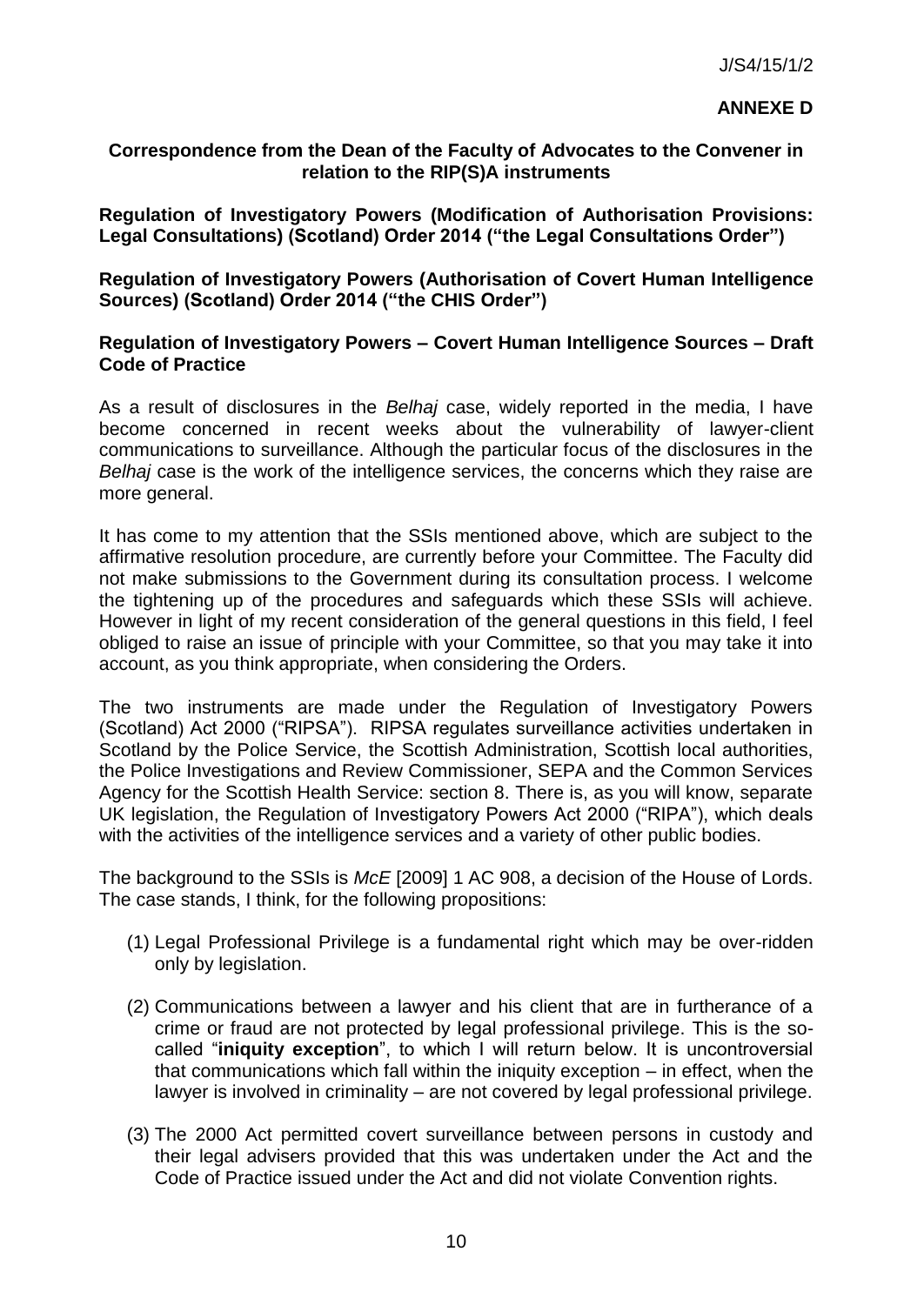(4) However, covert directed surveillance of such communications under the Act as it then stood infringed Article 8 of the European Convention of Human Rights; authorisations for such surveillance should be made at an enhanced level, such as pursuant to the provisions in the Act for intrusive surveillance.

Following *McE*, delegated legislation was made under RIPA: (a) to deal expressly with the use of covert human intelligence sources to obtain and disclose matters subject to legal professional privilege; and (b) to deal with directed surveillance of specified premises (including lawyers' offices and prisons and other places of detention) when those premises are being used for legal consultations<sup>2</sup>. The SSIs which are before your Committee essentially seek to achieve the same purposes for surveillance authorised under RIPSA.

Insofar as the two SSIs which are before your Committee introduce additional safeguards and better regulate surveillance of lawyer-client communications, they are a significant improvement on the current state of the law and, to that extent, I welcome them. The grounds upon which the powers may be exercised are more limited than the powers under the equivalent UK Orders and that too is welcome. I also recognise that there is a significant safeguard in that approval from a Security Commissioner is required for the use of a CHIS under the CHIS Order and (except in cases of urgency) for directed surveillance under the Legal Consultations Order. Nevertheless, I question whether the SSIs draw the boundaries sufficiently tightly, given the importance of lawyer-client confidentiality. The fundamental question is whether surveillance or CHIS activities deliberately directed against consultations between client or lawyer or against legally privileged material should be permitted except where there is a reasonable basis for believing that the iniquity exception, as I have described it above, applies.

I am sure that I need not elaborate on the significance of lawyer-client confidentiality. The Code of Conduct for European Lawyers, to which the Faculty of Advocates adheres, puts it this way:

"It is of the essence of the lawyer's function that the lawyer should be told by his or her client things which the client would not tell to others, and that the lawyer should be the recipient of other information on a basis of confidence. Without the certainty of confidentiality there cannot be trust. Confidentiality is therefore a primary and fundamental right and duty of the lawyer. The lawyer's obligation of confidentiality serves the interest of the administration of justice as well as the interest of the client. It is therefore entitled to special protection by the State."

The Edward Report, *The Professional Secret: Confidentiality and Legal Professional Privilege in the Nine Member States of the European Community, prepared for the* CCBE (the Council of European Bars and Law Societies – the umbrella organisation for Europe's bars and law societies) in 1975 by Sir David Edward, explains matters thus:

"The purpose of the law is not to protect the lawyer or his individual client. The purpose is, first, to protect every person who requires the advice and assistance of a lawyer in order to vindicate his rights and, second, to ensure the fair and proper administration of justice. This cannot be achieved unless the relationship

l

<sup>&</sup>lt;sup>2</sup> The Regulation of Investigatory Powers (Covert Human Intelligence Sources: Matters Subject to Legal Privilege) Order 2010, SI 2010, No. 123; The Regulation of Investigatory Powers (Extension of Authorisation Provisions: Legal Consultations) Order 2010, SI 2010, No. 461.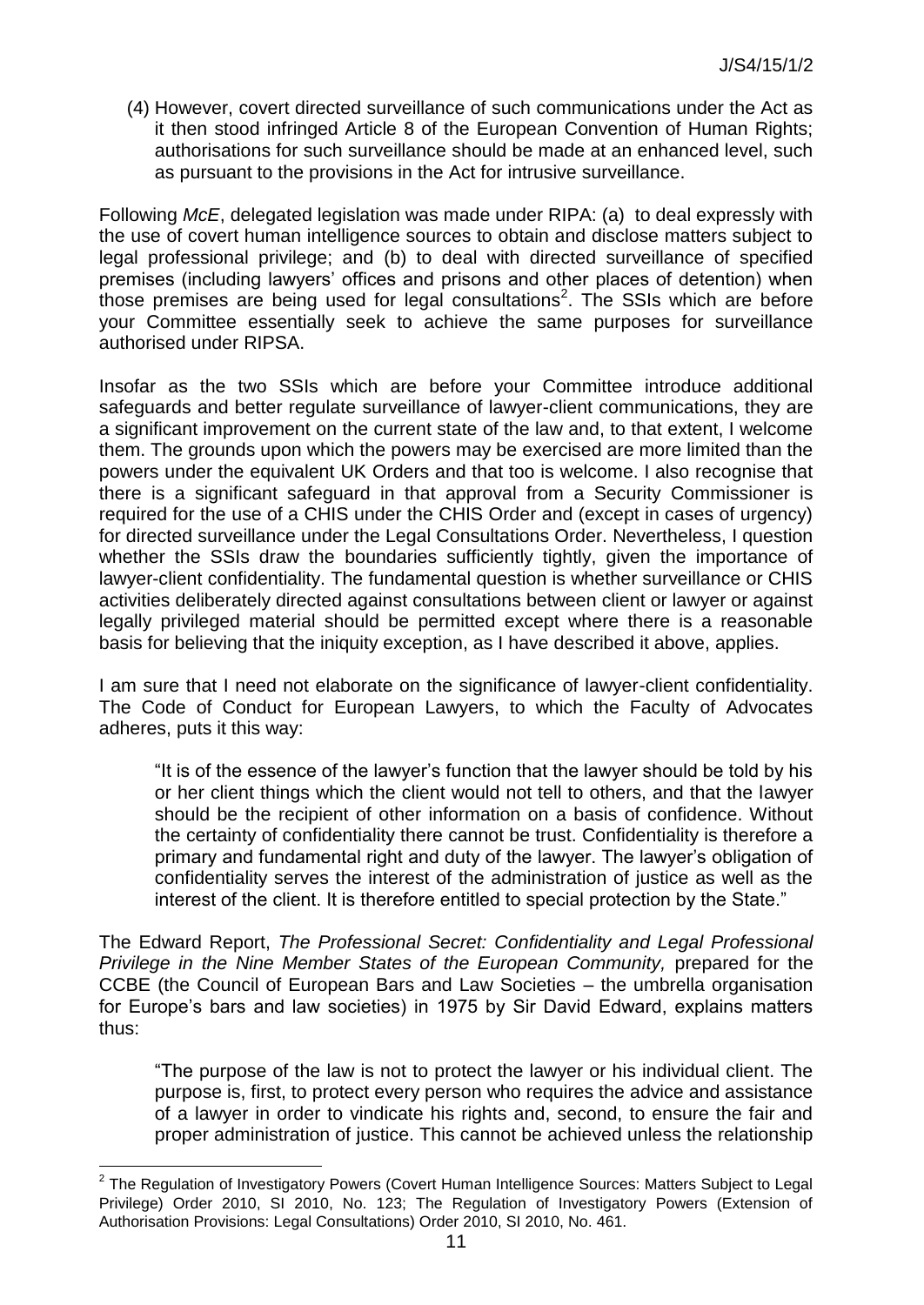between the lawyer and his client is a relationship of confidence. The rights, duties and privileges given to lawyers are therefore an essential element in the protection of individual liberty in a free society. They exist for the public interest; they have not been created by lawyers for their private benefit."

The issue is, accordingly, not only of interest to lawyers and to those who seek the advice of lawyers (whether in the context of civil or criminal matters), but is of structural importance in a constitutional democracy governed by the rule of law.

I recognise immediately the importance of the fight against crime and the essential nature of the work of law enforcement agencies – as well as the difficulty of that work. I do not doubt the integrity of the senior staff of those agencies who would be responsible for giving effect to these provisions. I also recognise the acute sensitivity of the balance between security and freedom. Nevertheless, as I have been reflecting on these issues, I have come to question whether it is appropriate to take anything other than a robust approach when it comes to surveillance of legally privileged communications – an approach which would:

- prevent public authorities from deliberately using powers of surveillance, covert human intelligence sources, interception of communications and acquisition of communications data to target legally privileged information except where the iniquity exception applies;
- continue to permit the authorities (with appropriate authorization) to seek access to privileged information where there is a proper basis for apprehension that the lawyer-client relationship is being abused for a criminal purpose (the iniquity exception); and
- make provision, through the Code of Practice, for minimizing the risk of the authorities accidentally obtaining privileged material and stating that when this happens the information so obtained should be destroyed and the matter immediately reported to a Security Commissioner.

Unfortunately, the two SSIs which are before your Committee go further than this. The Legal Consultations Order will permit directed surveillance against consultations between lawyer and client if this is "necessary for the purpose of preventing or detecting serious crime" and the authorized surveillance is proportionate to what is sought to be achieved: RIPSA, section 10(2). Likewise, under the CHIS Order, a Commissioner may, as I understand it, approve the grant or renewal of authorization to use a covert human intelligence source to obtain communications subject to legal privilege or to provide access to or disclose such communications if, inter alia "the authorization is necessary for the purpose of preventing or detecting serious crime": regulation 5(2)(b).

Where there is a reasonable apprehension that the iniquity exception applies (in relation to serious crime), the surveillance or the use of the source may, of course, be characterized as "necessary for the purpose of preventing or detecting serious crime". However, the converse is not necessarily true. Indeed, as the draft Code of Practice states, legal privilege does not apply to communications made with the intention of furthering a criminal purpose, and on that basis it is evidently intended that surveillance under these SSIs may be authorized even in circumstances which would not engage the iniquity exception. It would be better, I would suggest, if the wording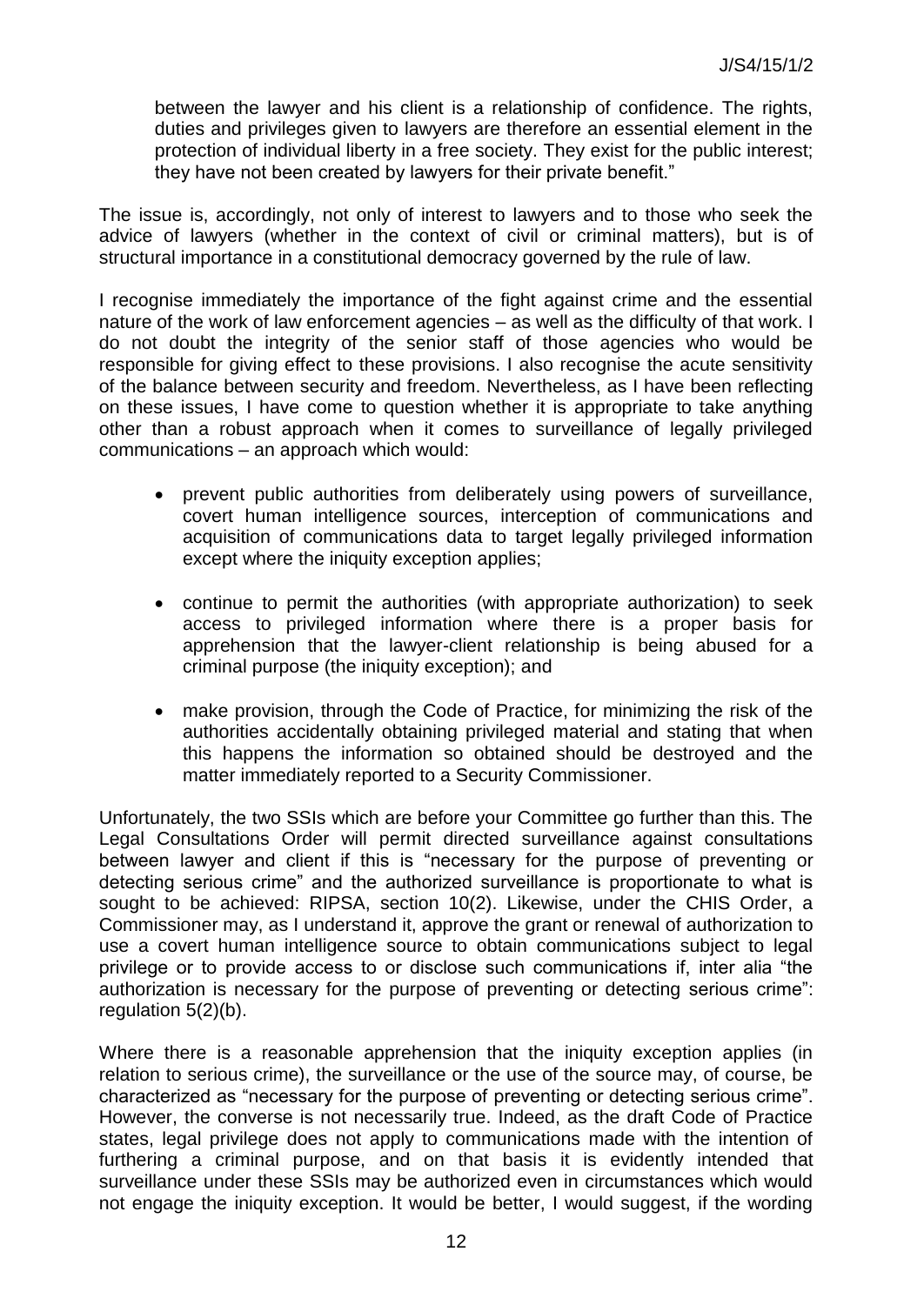were tightened up so that the powers available under these Orders are available only where there is a reasonable basis for apprehending that the legally privileged communication is made with the intention of furthering a criminal purpose or the lawyer is himself party to criminal activity.

I have raised the issue with the appropriate official in the Justice Department, and will be copying this letter to the Cabinet Secretary for his information. I would be grateful if you would pass this letter to the members of your Committee for their consideration, and would be pleased to amplify any matters arising from it should that be useful.

James Wolffe QC 9 December 2014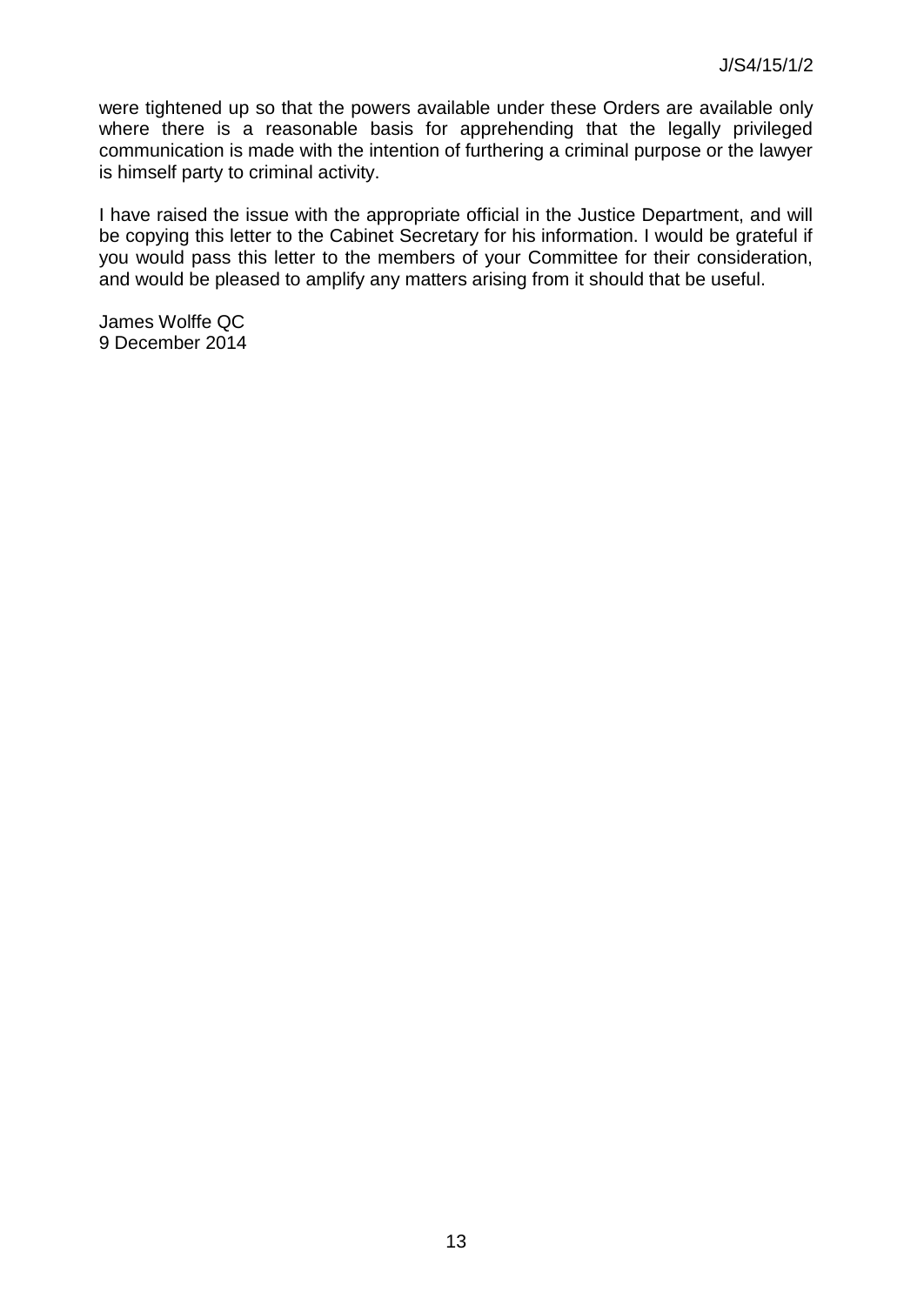## **Justice Committee**

# **1 st Meeting, 2015 (Session 4), Tuesday 6 January 2015**

# **Subordinate legislation**

# **Note by the clerk**

## **Purpose**

- 1. This paper invites the Committee to consider the following negative instruments:
	- Regulation of Investigatory Powers (Authorisation of Covert Human Intelligence Sources) (Scotland) Order 2014 (SSI 2014/339) (page 1);
	- Mutual Recognition of Criminal Financial Penalties in the European Union (Scotland) (No.2) Order 2014 (SSI 2014/336) (page 4);
	- Mutual Recognition of Supervision Measures in the European Union (Scotland) Regulations 2014 (SSI 2014/337) (page 7).

2. Further details on the procedure for negative instruments are set out in Annexe A attached to this paper.

## **Regulation of Investigatory Powers (Authorisation of Covert Human Intelligence Sources) (Scotland) Order 2014 (SSI 2014/339)**

### **Introduction**

3. This instrument alters the authorisation arrangements for the conduct or use of a covert human intelligence source under the Regulation of Investigatory Powers (Scotland) Act 2000 in cases where material subject to legal professional privilege may be obtained or disclosed and in cases where the source in question is a constable or a member of a specified policing body. Separate arrangements are made for each class of case.

4. The instrument comes into force on 2 February 2015.

5. Further details on the purpose of the instrument can be found in the policy note (see below). An electronic copy of the instrument is available at: <http://www.legislation.gov.uk/ssi/2014/339/contents/made>

# **Consultation**

6. The Scottish Government undertook a public consultation between 13 January and 17 March 2014 which focussed on two revised Codes of Practice to be issued under RIP(S)A, but also included a copy of the Order for information. The policy note states that seven responses were received none of the respondents opposed the proposals. It also stated that neither the Codes nor this Order sought to provide any public body with additional powers and in effect, this Order, seeks to impose tighter controls on existing arrangements.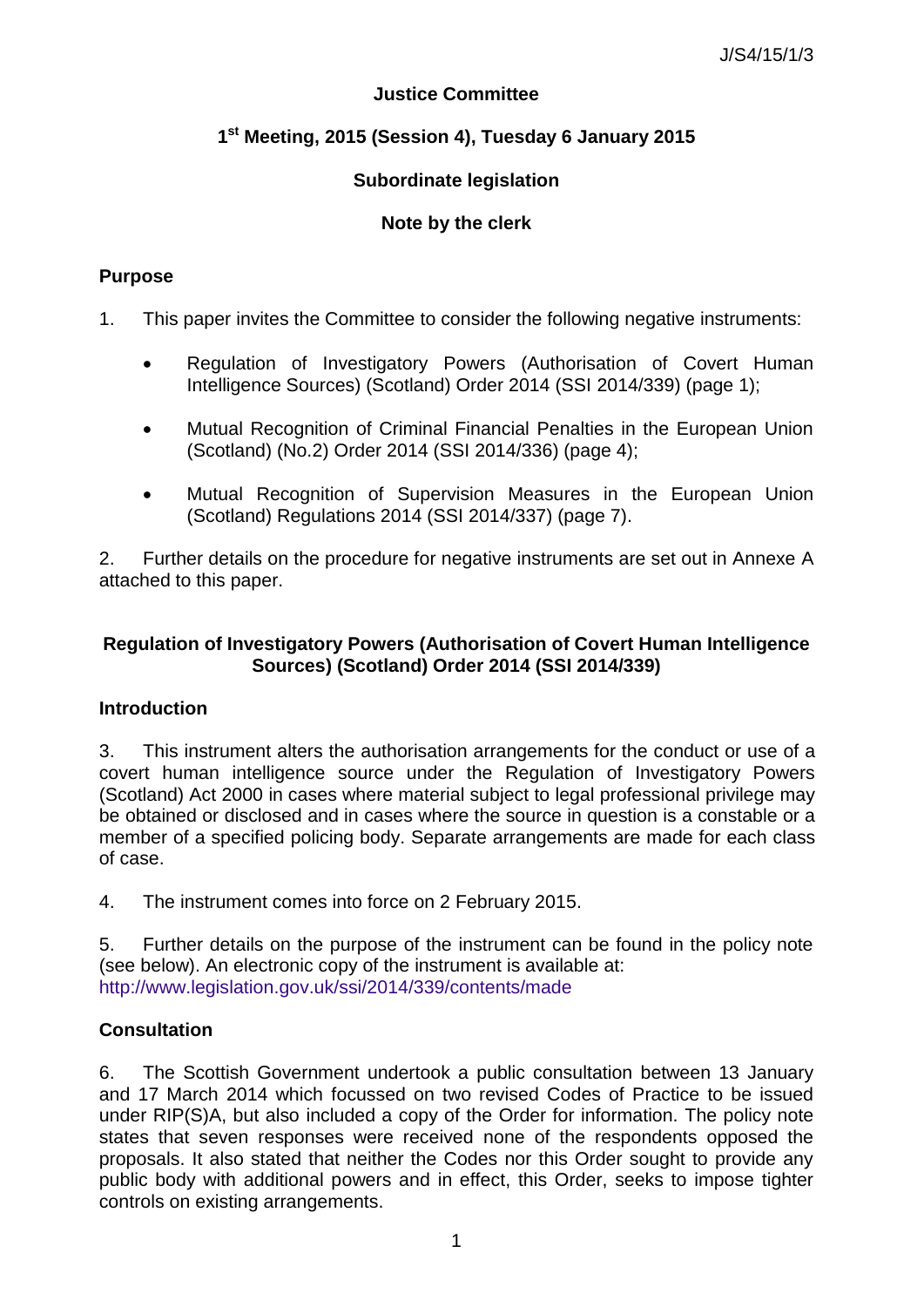#### **Correspondence received**

7. As referred to in paper 1, the Dean of the Faculty of Advocates has written to the Committee expressing concerns regarding the surveillance of lawyer-client discussions in relation to this Order and two of the affirmative  $SSIs<sup>1</sup>$  also to be considered at this meeting. His letter is attached at Annexe D to that paper.

#### **Delegated Powers and Law Reform Committee consideration**

8. The Delegated Powers and Law Reform (DPLR) Committee considered this instrument at its meeting on 9 December 2014 and agreed that it did not need to draw the attention of the Parliament to the instrument on any grounds within its remit.

#### **Justice Committee consideration**

9. If the Committee agrees to report to the Parliament on this instrument, it is required to do so by 19 January 2014.

#### *Policy Note: Regulation of Investigatory Powers (Authorisation of Covert Human Intelligence Sources) (Scotland) Order 2014 (SSI 2014/339)*

1. The above instrument was made in exercise of the powers conferred by sections 7(4)(b), 8(1) and (2), 19(8) and 28(4) of the Regulation of Investigatory Powers (Scotland) Act 2000. The instrument is subject to the negative procedure.

#### **Policy Objectives**

l

2. The Regulation of Investigatory Powers (Scotland) Act (RIP(S)A) gives Scottish Ministers the powers to prescribe additional requirements in relation to the authorisation of covert human intelligence sources (CHIS) over and above those already provided for under RIP(S)A. There are two broad policy objectives contained in the Order:

- in matters where a CHIS is likely to obtain matters subject to legal privilege (Part 2 of the Order), to introduce an additional requirement of obtaining approval from a Surveillance Commissioner before the authorisation can be granted, and to limit the granting of such authorisations to cases involving the prevention and detection of serious crime;
- for cases where a CHIS is also a member of a relevant police force (i.e. an undercover operative) Parts 3 and 4 of the Order contain provision:
	- o to require that the authorising officer be an Assistant Chief Constable or above,
	- o to notify a Surveillance Commissioner that an authorisation is being made, and
	- o to require the prior approval of a surveillance Commissioner if the authorisation is to extend beyond a period of 12 months.

<sup>1</sup> The concerns relate to: (a) the Regulation of Investigatory Powers (Modification of Authorisation Provisions: Legal Consultations) (Scotland) Order 2014; (b) the Regulation of Investigatory Powers (Authorisation of Covert Human Intelligence Sources) (Scotland) Order 2014; and (c) the Regulation of Investigatory Powers – Covert Human Intelligence Sources – Draft Code of Practice.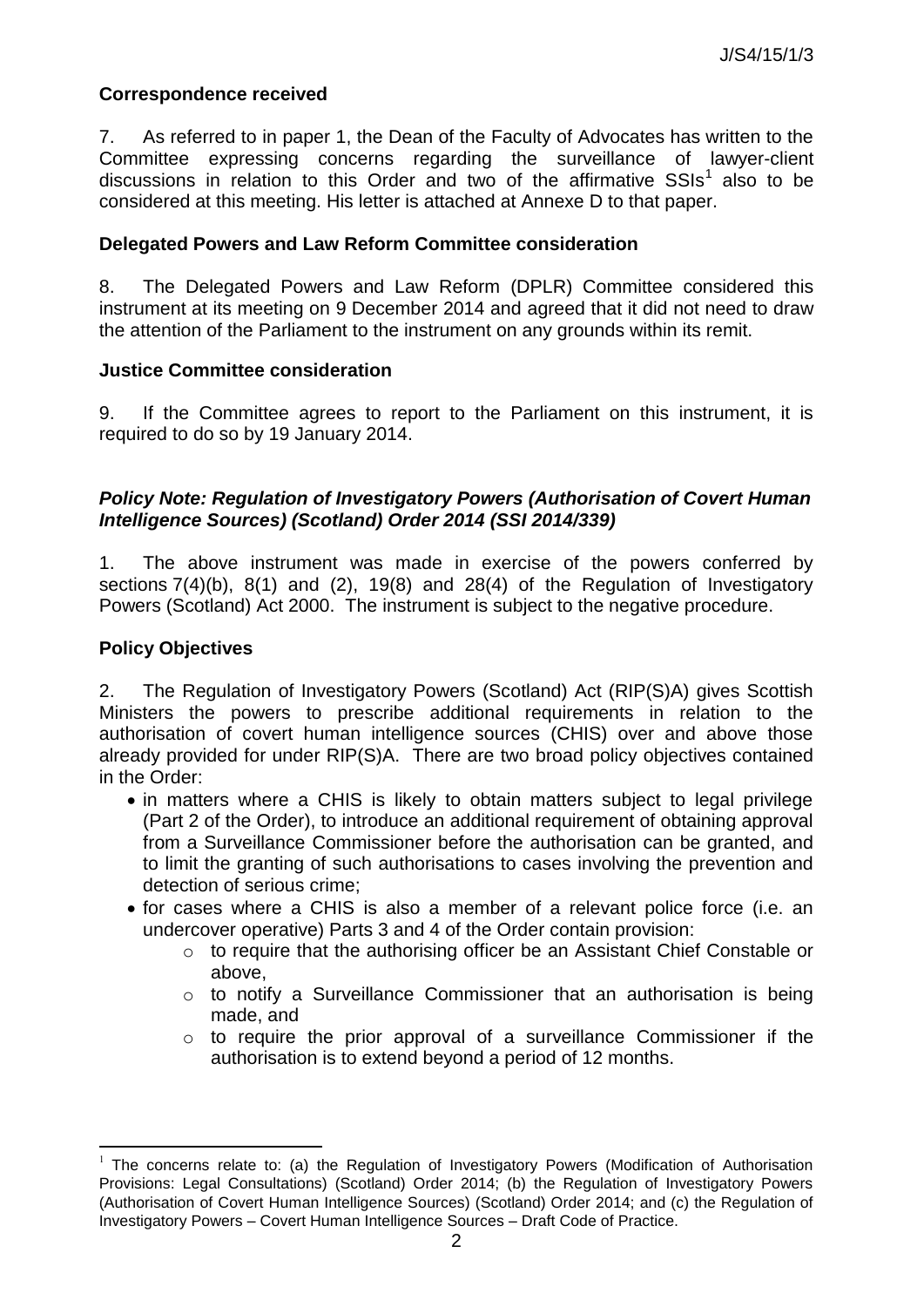### Legal Confidentiality

3. The House of Lords, in considering an appeal from the Divisional Court in Northern Ireland, agreed with that Court's decision that 'directed surveillance' under the Regulation of Investigatory Powers Act 2000 (RIPA) of communications between lawyers and their clients breached Article 8 of the European Convention of Human Rights (the right to respect for private and family life). The Secretary of State did not challenge the decision of the Divisional Court that the procedures used to authorise directed surveillance (and CHIS) were disproportionate to the infringement of an individual's right to a private consultation with a lawyer. The process for authorising the conduct or use of a CHIS is in all relevant respects the same as the process for authorising directed surveillance.

4. The UK Government has since made legislation which specifies that both directed surveillance and the conduct or use of a CHIS should be authorised in line with the higher level procedures for authorising intrusive surveillance. This Order follows that approach in relation to authorisations of the conduct or use of a CHIS in Scotland under RIP(S)A. Authorisations for directed surveillance in similar circumstances are dealt with in a separate instrument.

### Enhanced arrangements for Undercover Operatives (UCOs)

5. An independent report published in February 2012 by Her Majesty's Inspectorate of Constabulary (England and Wales) examined police authorisation of UCOs (defined as 'relevant sources' in the Order) deployed against public order and domestic extremist subjects. Extensive media reporting focused on the collapse of a trial involving a UCO, the withholding of the UCO's true identity from the court, his access to legally privileged information on behalf of the police, and his conducting sexual relationships within the groups he was assigned to.

6. The HMIC report made a number of recommendations relating to additional safeguards to reduce the risk of long term police-authorised undercover operatives deployed for long periods being, or becoming, engaged in inappropriate activity.

7. As a consequence, this Order introduces new safeguards relating to authorisations in such cases, including the raising of the authorisation level within the Police Service to assistant chief constable in ordinary cases and raising that level to deputy chief constable and requiring approval of a Surveillance Commissioner if the authorisation exceeds 12 months.

### Additional provisions

8. The Order also contains minor amendments to reflect organisational changes within the Common Services Agency for the Scottish Health Service and the Scottish Environment Protection Agency. These are provided for at Part 5 of the Order.

### **Consultation**

9. A public consultation exercise commenced on 13 January 2014 and finished on 17 March 2014. The consultation focussed on two revised Codes of Practice to be issued under RIP(S)A, but included a copy of the Order for information. Seven responses were received, and of those five groups agreed that their responses could be made public: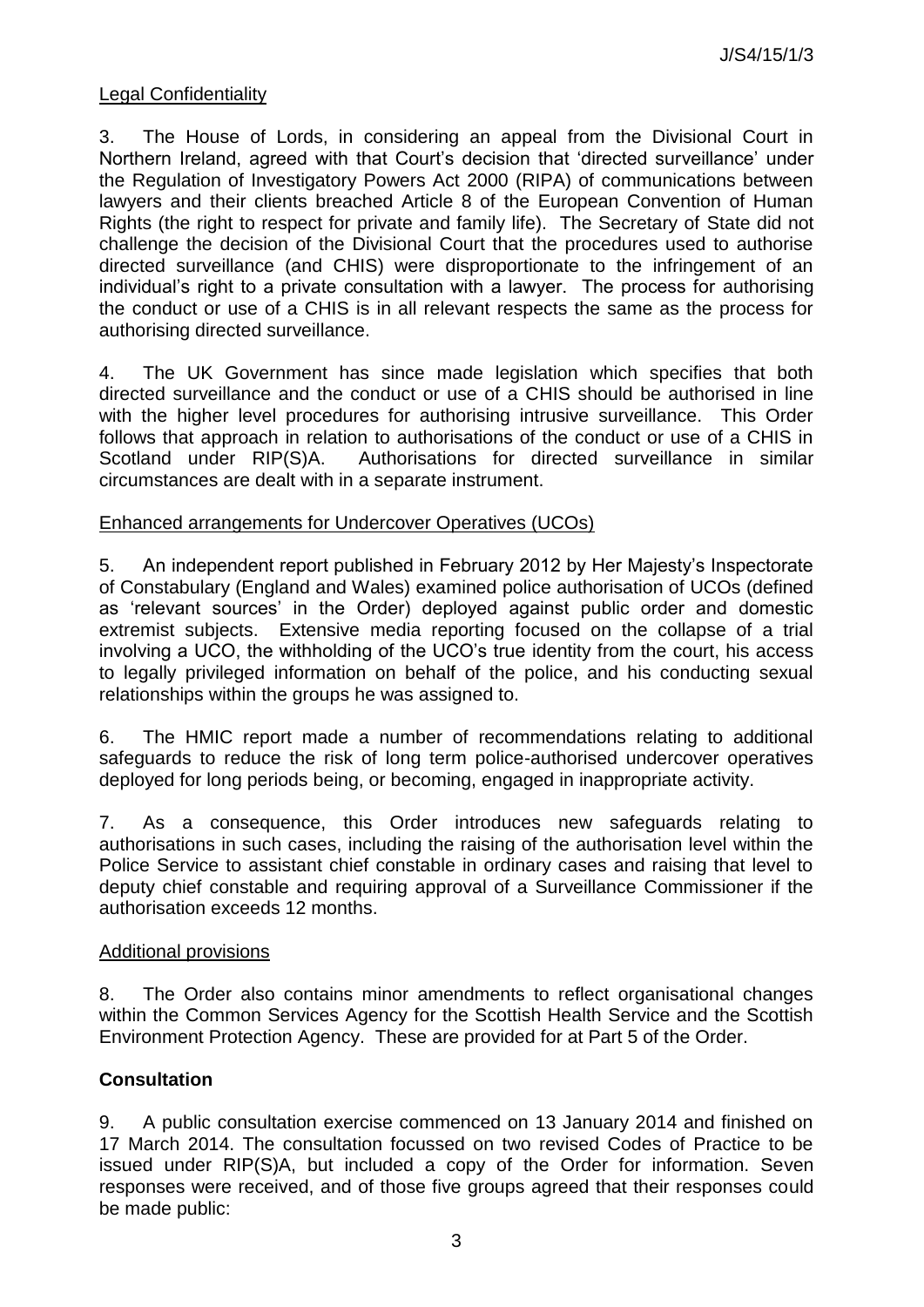- the Law Society of Scotland
- Her Majesty's Inspectors of Constabulary for Scotland
- Police Scotland
- The Scottish Human Rights Commission, and
- The Information Commissioner

10. The practice of how the different covert tactics are authorised are well established and neither the Codes nor this Order sought to provide any public body with additional powers. The Order in effect seeks to impose tighter controls on existing arrangements and none of the respondents opposed the proposals.

#### **Impact Assessments**

11. There are no equality impact issues and an EQIA has, therefore, not been completed. It is extremely unlikely that any particular group will be impacted by the provisions contained in the Order.

#### **Financial Effects**

12. A Business and Regulatory Impact Assessment (BRIA) was considered. On the basis, however, that the measures do not impose additional costs or reduce existing costs on business or the third sector, do not impose additional costs on public sector organisations that deliver public services, and do not involve some kind of distribution where there is an exchange of transfer of costs or benefits from one group to another, a BRIA was not considered necessary.

13. Enhancing the existing arrangements, as described in the Order, will not impact financially on Police Scotland or on the Office of Surveillance Commissioners.

Scottish Government Safer Communities Directorate Police Division

### **Mutual Recognition of Criminal Financial Penalties in the European Union (Scotland) (No.2) Order 2014 (SSI 2014/336)**

### **Introduction**

10. This instrument transposes Framework Decision 2009/299/JHA on the application of the principle of mutual recognition to financial penalties. The 2009 Framework Decision amends Framework Decision 2005/214/JHA to enhance procedural rights where financial penalties have been imposed at trial in the absence of the persons concerned.

11. The instrument came into force on 1 December 2014.

12. Further details on the purpose of the instrument can be found in the policy note (see below). An electronic copy of the instrument is available at: <http://www.legislation.gov.uk/ssi/2014/336/contents/made>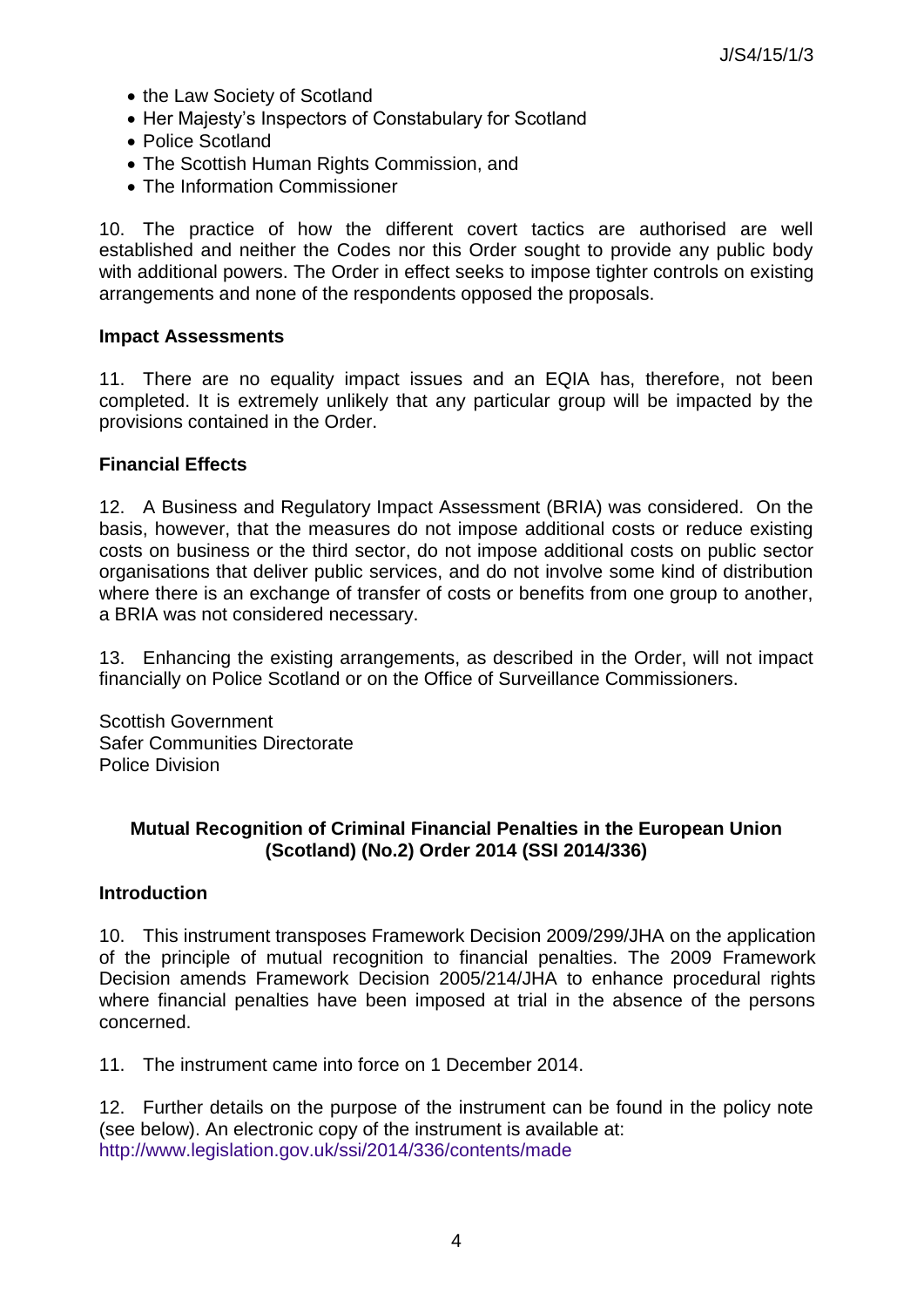# **Consultation**

13. The policy note states that transposition of the 2009 Framework Decision will only affect the courts and that the changes are minor and procedural in nature. The Order was therefore considered by the Scottish Court Service, as the central authority for administration of the mutual recognition of financial penalties provisions.

#### **Delegated Powers and Law Reform Committee consideration**

14. The Delegated Powers and Law Reform (DPLR) Committee considered this instrument at its meeting on 16 December 2014 and agreed to draw it to the attention of the Parliament as there had been a failure to observe the requirement to leave a minimum of 28 days between laying and coming into force of the instrument. However, the DPLR Committee found the breach acceptable in this instance, due to the urgent circumstances which have arisen; namely the powers in section 2(2) of the European Communities Act 1972 could only be used to make the instrument no earlier than 1 December, as on that date the UK Government opted into the Council Framework Decision 2009/299/JHA which the Order gives effect to. The Framework Decision also required to be fully transposed and implemented on 1 December.

15. The relevant extract from the DPLR Committee's report is reproduced at Annexe B.

#### **Justice Committee consideration**

16. If the Committee agrees to report to the Parliament on this instrument, it is required to do so by 19 January 2015.

### *Policy Note: Mutual Recognition of Criminal Financial Penalties in the European Union (Scotland) (No.2) Order 2014 (SSI 2014/336)*

1. The Mutual Recognition of Criminal Financial Penalties in the European Union (Scotland) (No. 2) Order 2014 was made in exercise of the power conferred by section 2(2) of the European Communities Act 1972. The Order is subject to the negative procedure.

2. Council Framework Decision 2009/299/JHA ('the 2009 Framework Decision') amends Council Framework Decision 2005/214/JHA on the application of the principle of mutual recognition to financial penalties ('the 2005 Framework Decision'), to enhance procedural rights where financial penalties have been imposed at trial in the absence of the persons concerned. The 2009 Framework Decision was adopted on 26 February 2009.

3. It is one of the chapter of 'third pillar' measures subject to the UK Government's opt-out, and one of the individual measures that the UK Government seeks to participate in from 1 December 2014.

### **Policy Objectives**

4. The purpose of this Order is to transpose the amendments made by the 2009 Framework Decision to the 2005 Framework Decision.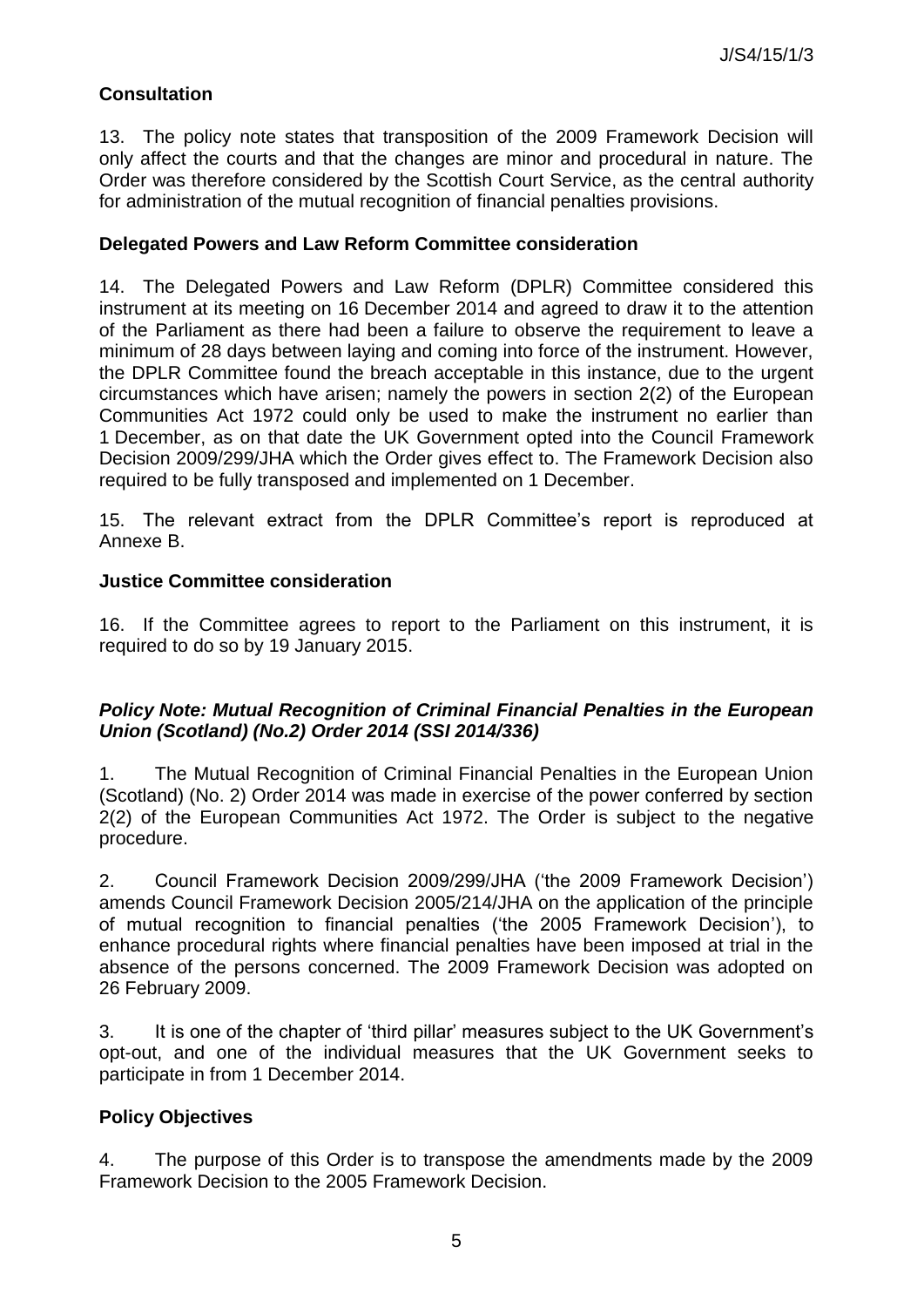5. Mutual recognition of judicial decisions is the process by which a decision taken by a judicial authority in one Member State is recognised and enforced by another as if it were taken by the judicial authorities of that other Member State<sup>2</sup>.

6. The 2005 Framework Decision was transposed by the Mutual Recognition of Criminal Financial Penalties in the European Union (Scotland) Order 2009 (SSI 2009/342)('the 2009 Order'). The 2009 Order introduced a scheme which enables Scottish fines and fixed penalties of a value greater than €70 to be enforced elsewhere in the EU and vice versa. It does so by adding new provisions to the Criminal Procedure (Scotland) Act 1995 ('the 1995 Act'). The 2005 Framework Decision applies to a wide range of offences such as theft, criminal damage or road traffic, listed in article 5, in relation to which financial penalties can be imposed. The 2009 Order came into force on 12 October 2009.

7. The 2009 Framework Decision amends the 2005 Framework Decision by clarifying the circumstances in which a financial penalty which has been made in a person's absence can be recognised and executed in another Member State. This Order transposes the 2009 Framework Decision by amending the 1995 Act.

8. Transposition of the 2009 Framework Decision also requires a consequential amendment to Form 54.1: Form of certificate issued under section 223A(1) of the 1995 Act. A request to have the certificate amended has been made to has been made to the Criminal Courts Rules Council.

9. A related instrument was laid before the Parliament on 2 October 2014 – the Mutual Recognition of Criminal Financial Penalties in the European Union (Scotland) (No. 1) Order 2014 ("the No. 1 Order"). The No. 1 Order amends the 1995 Act to reflect more explicitly the terms of the 2005 Framework Decision and is not connected with the implementation of the 2009 Framework Decision. The No. 1 Order was laid separately because it is to be made under a domestic power which requires it to be scrutinised under affirmative procedure.

# **Consultation**

10. The Order has been considered by the Scottish Court Service who are the central authority for the administration of the mutual recognition of financial penalties provisions and act as designated officials for the competent authority. The transposition of the 2009 Framework Decision will only affect the courts and the changes are minor and procedural in nature. As their practical impact is limited and there are no financial implications for individuals, business or the third sector, we do not believe there is a requirement for formal public consultation.

### **Impact Assessment**

l

11. There are no equality impact issues and a Equality Impact Assessment (EQIA) has not been completed. The Order amends the administrative processes to be followed in accepting another Member States' financial penalty for enforcement. The changes to the process are minor and do not require the central or competent authority to make any decision that may involve, or impact on, protected characteristics.

 $2$  See point 36 of the conclusions of the Tampere European Council of 15-16 October 1999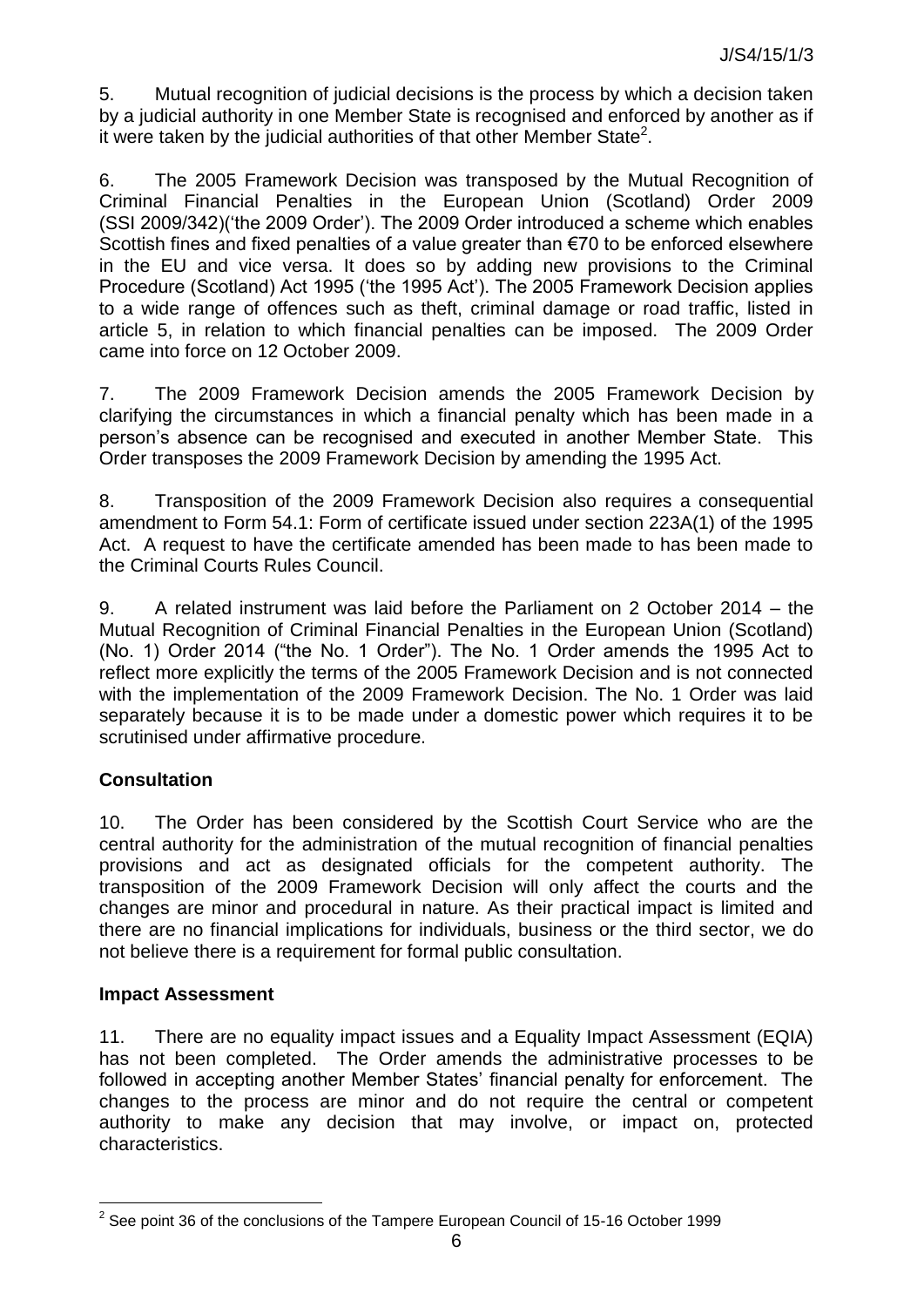### **Financial Effects**

12. A final Business and Regulatory Impact Assessment (BRIA) has not been completed. The Order amends the administrative processes to be followed in accepting another Member States' financial penalty for enforcement. The changes to the administrative processes are minor. The Scottish Court Service, as the central authority, are content that there will be no significant operational impact arising from this Order that cannot be met from existing resources.

Scottish Government Justice Directorate 1 December 2014

#### **Mutual Recognition of Supervision Measures in the European Union (Scotland) Regulations 2014 (SSI 2014/337)**

#### **Introduction**

17. This instrument gives effect to Framework Decision 2009/829/JHA on the European Supervision Order which promotes mutual recognition within the EU of judicial decisions relating to non-custodial pre-trial supervision measures (bail in Scotland) which may be imposed on an accused person in criminal proceedings. The policy intention underlying the Framework Decision is to increase the likelihood that non-residents who are prosecuted in a different member state will be granted bail rather than remanded in custody.

18. The Framework Decision is one of the 'third pillar' measures subject to the UK Government's opt-out, and one of the individual measures that the UK Government seeks to participate in from 1 December 2014. The instrument therefore came into force on 1 December 2014.

19. Further details on the purpose of the instrument can be found in the policy note (see below). An electronic copy of the instrument is available at: <http://www.legislation.gov.uk/ssi/2014/337/contents/made>

### **Consultation**

20. The policy note states that the Regulations have been considered by an operational working group on the ESO Framework Decision, consisting of representatives of the Crown Office and Procurator Fiscal Service, the Scottish Court Service and Police Scotland, who represent those who will be charged with giving effect to the ESO Framework Decision requirements.

#### **Delegated Powers and Law Reform Committee consideration**

21. The Delegated Powers and Law Reform (DPLR) Committee considered the instrument at its meeting on 16 December 2014 and agreed to draw it to the attention of the Parliament as there had been a failure to observe the requirements to leave a minimum of 28 days between laying and coming into force of the instrument. However, the DPLR Committee found the breach acceptable in this instance, due to the urgent circumstances which had arisen; namely the powers in section 2(2) of the European Communities Act 1972 could only be used to make the instrument no earlier than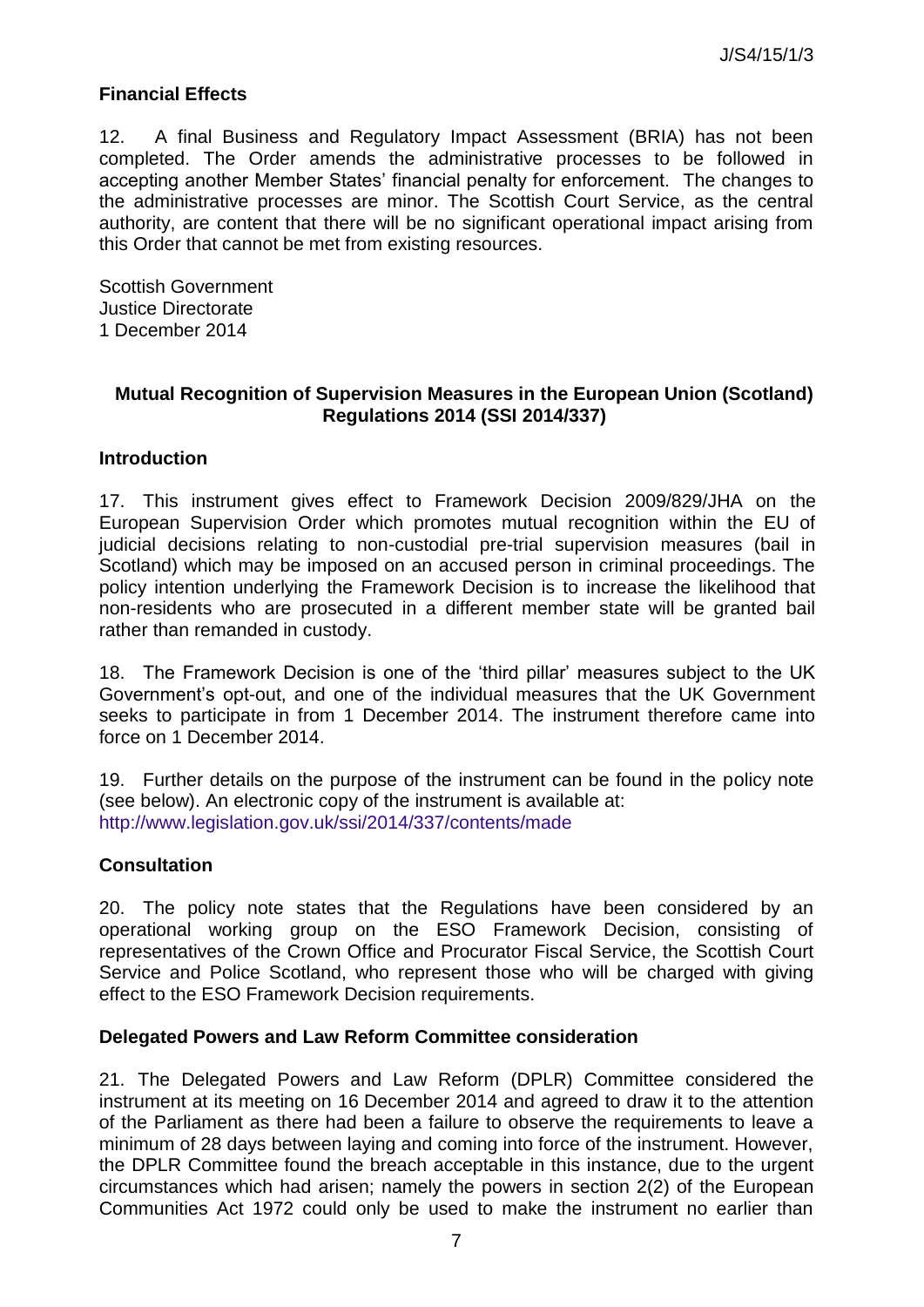1 December, as on that date the UK Government opted into the Council Framework Decision 2009/829/JHA which the Regulations give effect to. The Framework Decision also required to be fully transposed and implemented on 1 December.

22. The relevant extract from the DPLR Committee's report is reproduced at Annexe C.

#### **Justice Committee consideration**

23. If the Committee agrees to report to the Parliament on the instrument, it is required to do so by 19 January 2015.

#### *Policy Note: Mutual Recognition of Supervision Measures in the European Union (Scotland) Regulations 2014 (SSI 2014/337)*

1. The Mutual Recognition of Supervision Measures in the European Union (Scotland) Regulations 2014 (the Regulations) are made in exercise of the power conferred by section 2(2) of the European Communities Act 1972. The Regulations are subject to the negative procedure.

2. Council Framework Decision 2009/829/JHA of 23 October 2009 *on the application, between Member States of the European Union, of the principle of mutual recognition to decisions on supervision measures as an alternative to provisional detention* entered into force on 1 December 2009. It has become generally known as the European Supervision Order (ESO) Framework Decision. The ESO Framework Decision is one of the 'third pillar' measures subject to the UK Government's opt-out, and one of the individual measures that the UK Government seeks to participate in from 1 December 2014.

#### **Policy Objectives**

l

3. The policy objective behind the Regulations is to give effect to the ESO Framework Decision.

4. The ESO Framework Decision promotes mutual recognition within the EU of judicial decisions relating to non-custodial pre-trial supervision measures which may be imposed on accused persons in criminal proceedings. In Scotland the term we use for such supervision measures is bail. Mutual recognition of judicial decisions is the process by which a decision taken by a judicial authority in one member State is recognised and enforced in another $3$ . The aim of the ESO Framework Decision is to allow, in certain circumstances, a person accused of a crime in one member State to return home to another member State and be supervised there until the person's trial starts in the member State where the offence took place, or to enable a person accused of a crime at home to move to another member State and be supervised there while awaiting trial.

5. The policy intention underlying the ESO Framework Decision is to increase the likelihood that non-residents who are prosecuted in a different member State will be granted bail rather than remanded in custody. This is not only to counter the presumption that non-residents are a 'flight risk' and avoid the trial state bearing the financial cost of the detention, but also to avoid other adverse impacts associated with

**<sup>3</sup>** See point 33 of the [conclusions of the Tampere European Council of 15-16 October 1999](http://www.consilium.europa.eu/uedocs/cms_data/docs/pressdata/en/ec/00200-r1.en9.htm)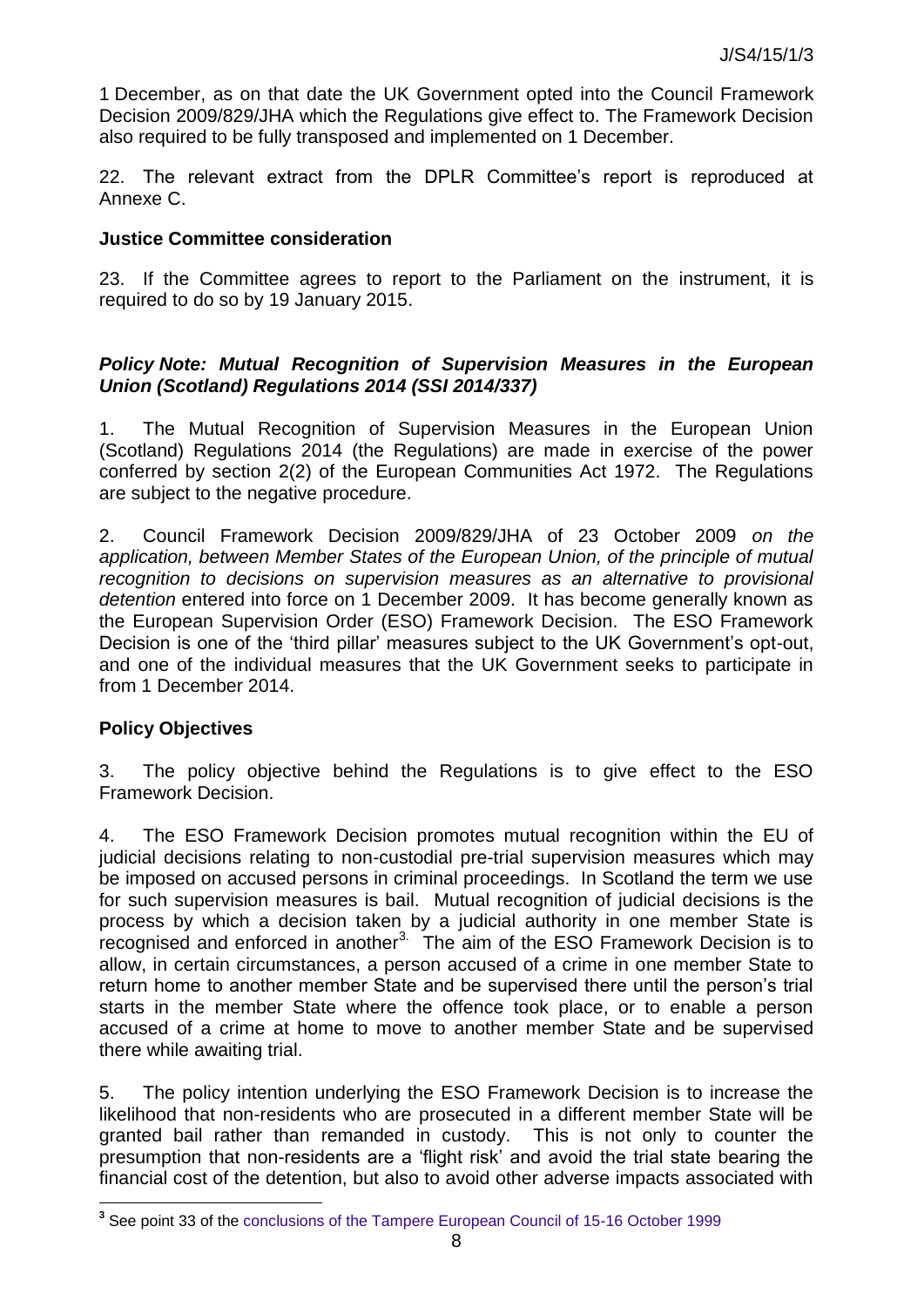lengthy pre-trial detention on individuals with no community ties to the trial state<sup>4:</sup> being cut off from family and friends, the effects of detention on their physical and mental health and the risk of being absent from and consequently losing employment. Equally, it is designed to enable accused persons wishing to take up employment or other opportunities in another member State in exercise of their right to freedom of movement within the EU, to do so and still be effectively supervised while awaiting trial.

6. As summarised by Fair Trials International:

"All too often, criminal courts order the detention of non-residents because they presume them to be a flight risk, or, if they release them, require them to stay in the trial state because they do not have confidence that they can be adequately supervised at home. The ESO Framework Decision provides an answer to these problems, allowing the court to rely on the authorities of other Member States to supervise the defendant, thus removing one of the main avoidable causes of detention of non-residents."<sup>5</sup>

### **Competent Authority**

l

7. Under the ESO Framework Decision, a decision on supervision measures, both in terms of issuing a measure for monitoring in another member State or executing a measure on behalf of another member State, can only be taken by a competent authority. The Regulations provide that in Scotland the competent authority is a Scottish court.

#### **Monitoring of Scottish bail conditions in another State**

8. The Regulations provide that any Scottish court that can grant bail in criminal proceedings (i.e. the High Court, any Sheriff Court and any Justice of the Peace Court) can request the authorities in another member State to monitor the accused person's compliance with the bail conditions.

9. Scottish courts are required by the Regulations to consult so far as practicable with the authorities of other member States prior to making requests for supervision measures to be recognised, and in order to facilitate the smooth and efficient monitoring of the bail conditions.

10. Under existing bail procedures in Scotland an accused will always be made aware of the bail conditions which apply to them. The Regulations provide that bail conditions will only be transferred to another member State for monitoring where the accused expresses an intention to reside there. This could include where they wish to return home or where they wish to move to another member State, for example to take up employment.

11. The member State that is to take on the monitoring of the bail conditions ("the executing State") must recognise the Scottish court's decision on supervision measures (i.e. bail) unless one of the grounds for non-recognition set out in the ESO Framework Decision apply. The accused may be liberated on bail under restrictions pending acceptance of the request by the executing State. An example of the sorts of

**<sup>4</sup>** See [Rt Hon Sir Scott Baker's independent review of extradition laws published in October 2011](https://www.gov.uk/government/uploads/system/uploads/attachment_data/file/117673/extradition-review.pdf)

**<sup>5</sup>** See [The Guide to the European Supervision Order](http://www.ecba.org/extdocserv/projects/eso/ESO_GUIDEfinal_FTI.pdf) by Fair Trials International, September 2012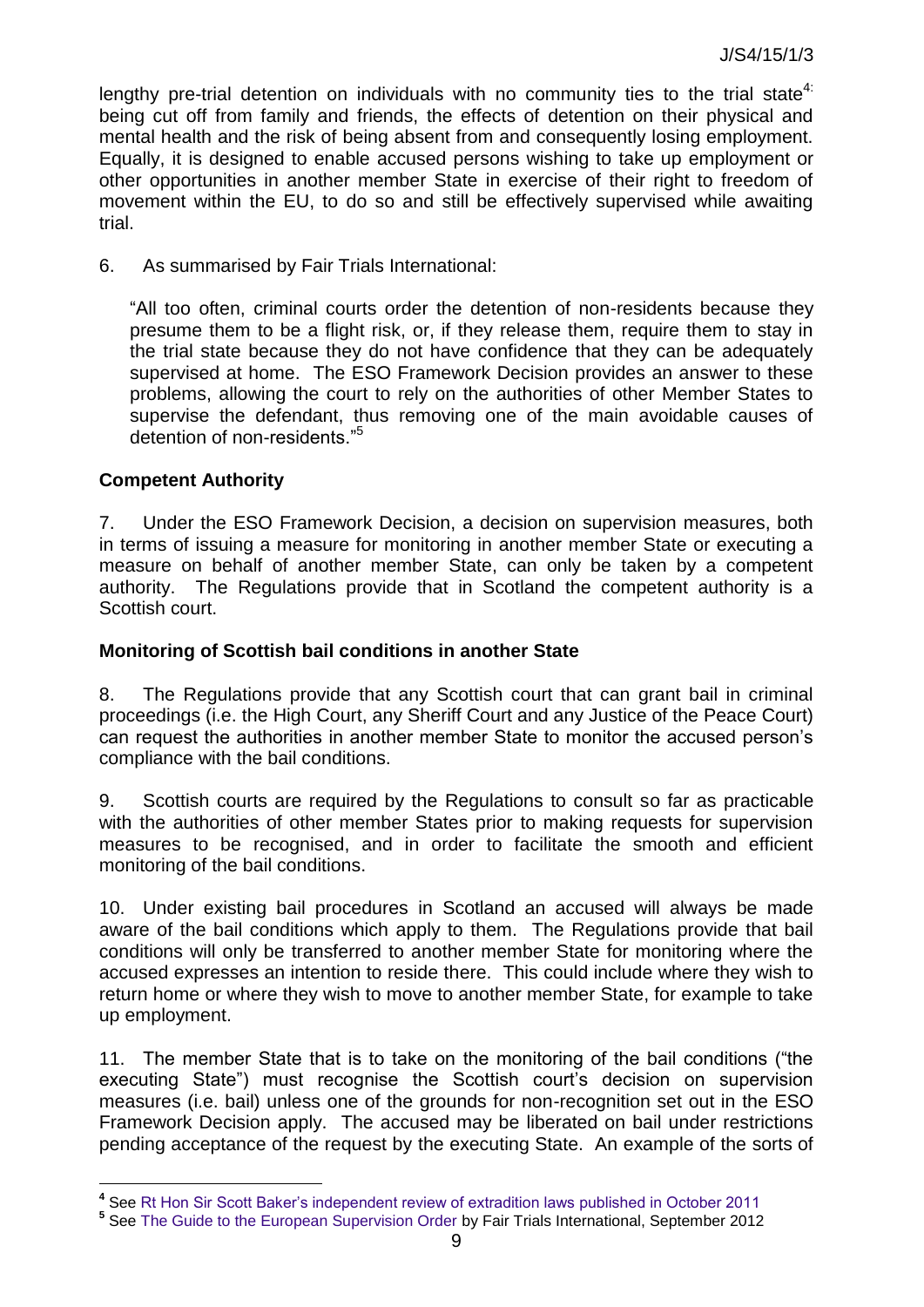restrictions that may be imposed at this stage is that the accused may not leave Scotland until the request is accepted by the executing State. If such a restriction is imposed a future hearing to consider the outcome of the request can be fixed if that is appropriate.

12. The executing State can choose to adapt the measures so as to be compatible with its domestic law. The Scottish court can withdraw the certificate requesting monitoring of the supervision measure if it is not content with the adapted measures, provided monitoring in the executing State has not begun. A notification by an executing State that they intend to adapt a supervision measure will be passed on to the prosecutor and accused person in the case who can call for a bail review, which may lead to the request for recognition of supervision measures being withdrawn. The Scottish bail order will remain as issued notwithstanding any adaptation by the executing State.

13. Any breach of Scottish bail conditions reported by the executing State will be notified to the prosecutor in the case against the accused. The breach report will be considered by the prosecutor in line with normal case management procedures and, if necessary, appropriate action can be taken to vary or recall the bail decision, and criminal proceedings may be raised for breach of bail.

### **Monitoring of another State's supervision measures in Scotland**

14. The ESO Framework Decision requires arrangements to be put in place in Scotland to recognise and monitor supervision measures issued in another member State (referred to in the ESO Framework Decision as the "issuing State"). The ESO Framework Decision only requires recognition of measures that require a person to:

- inform the authority monitoring the supervision measures of any change of residence;
- not enter certain locations;
- stay at a specified location;
- comply with certain restrictions for leaving the territory of the monitoring country;
- report at specified times to a specified authority; and
- refrain from contacting specific persons connected to the alleged crime.

15. The Regulations provide for requests from other member States regarding Scotland to be sent to the Scottish central authority. A central authority, in terms of the ESO Framework Decision, is a body that assists the competent authority charged with making decisions under the Framework Decision. In Scotland, the central authority will be the Scottish Court Service. When it receives a request for recognition of a decision on supervision measures from another State, it will allocate the request to the appropriate sheriff court, which will typically be the court with jurisdiction for the place in Scotland where the accused lives.

16. On receipt of the request, the court will consider it in light of the grounds for rejection and compatibility of the supervision measures with Scots law. If the supervision measures are not compatible with Scots law, then the sheriff court can refuse to recognise the decision, or choose to adapt the measures to correspond as closely as possible to the original measures imposed.

17. Once accepted compliance with the supervision measures will be monitored by Police Scotland. The Police will have a power of arrest over individuals who breach an incoming supervision measure. Anyone in breach of the supervision measures will be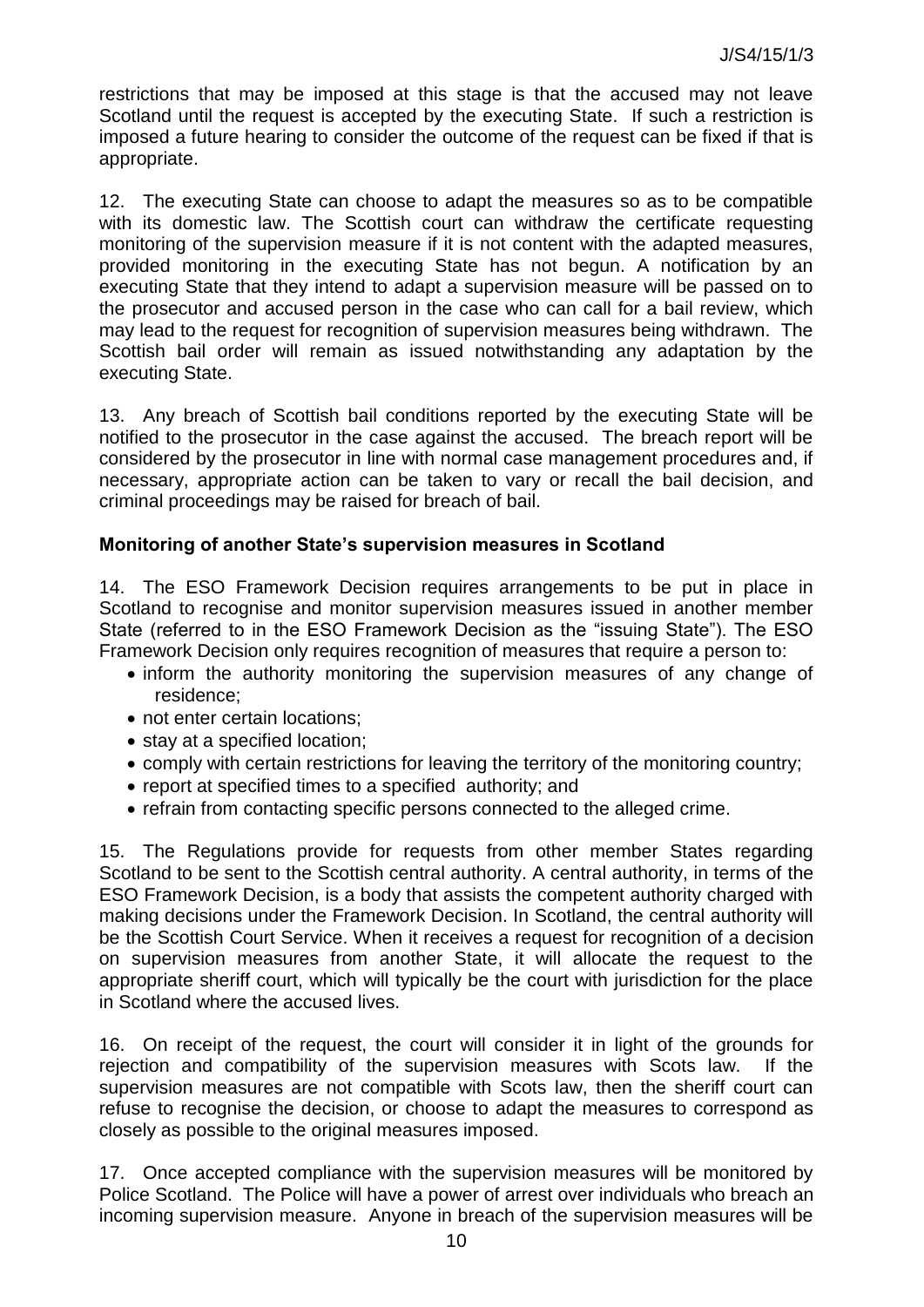brought before the sheriff court which would be able to release the person or remand him or her for up to 28 days (or 21 days if the person is under 18).

18. The sheriff court is responsible for notifying the competent or central authority of the issuing State of any breach of a supervision measure. It is for the issuing State to make any subsequent decisions on supervision measures, in accordance with their national law and procedures. If, under its law, the issuing State must hear the accused before varying the supervision measures or issuing an arrest warrant, telephone and video conferencing may be used.

19. Where the issuing State issues an arrest warrant for breach of a supervision measure, the European Arrest Warrant may be used to return the individual back to the issuing State for trial.

20. The Regulations anticipate cross-jurisdictional issues that may arise within the UK in relation to the monitoring of supervision measures imposed in another member State. For example, if Police Scotland find someone in Scotland who appears to have breached the terms of a supervision measure that has been recognised by a court in England and Wales, or in Northern Ireland, they will notify the relevant police force in the other part of the UK. Police Scotland will also notify the Scottish authorities if they receive information from a police force in another part of the UK that a person subject to supervision measures recognised by a sheriff court in Scotland has been found breaching a supervision measure in another part of the UK.

### **Consultation**

21. The Regulations have been considered by an operational working group on the ESO Framework Decision, consisting of representatives of the Crown Office & Procurator Fiscal Service, the Scottish Court Service and Police Scotland, who represent between them those who will be charged with giving effect to the ESO Framework Decision's requirements.

#### **Impact Assessment**

22. An Equality Impact Assessment and Privacy Impact Assessment have been completed and are attached.

### **Financial Effects**

23. A Business and Regulatory Impact Assessment has also been completed.

Scottish Government Justice Directorate 1 December 2014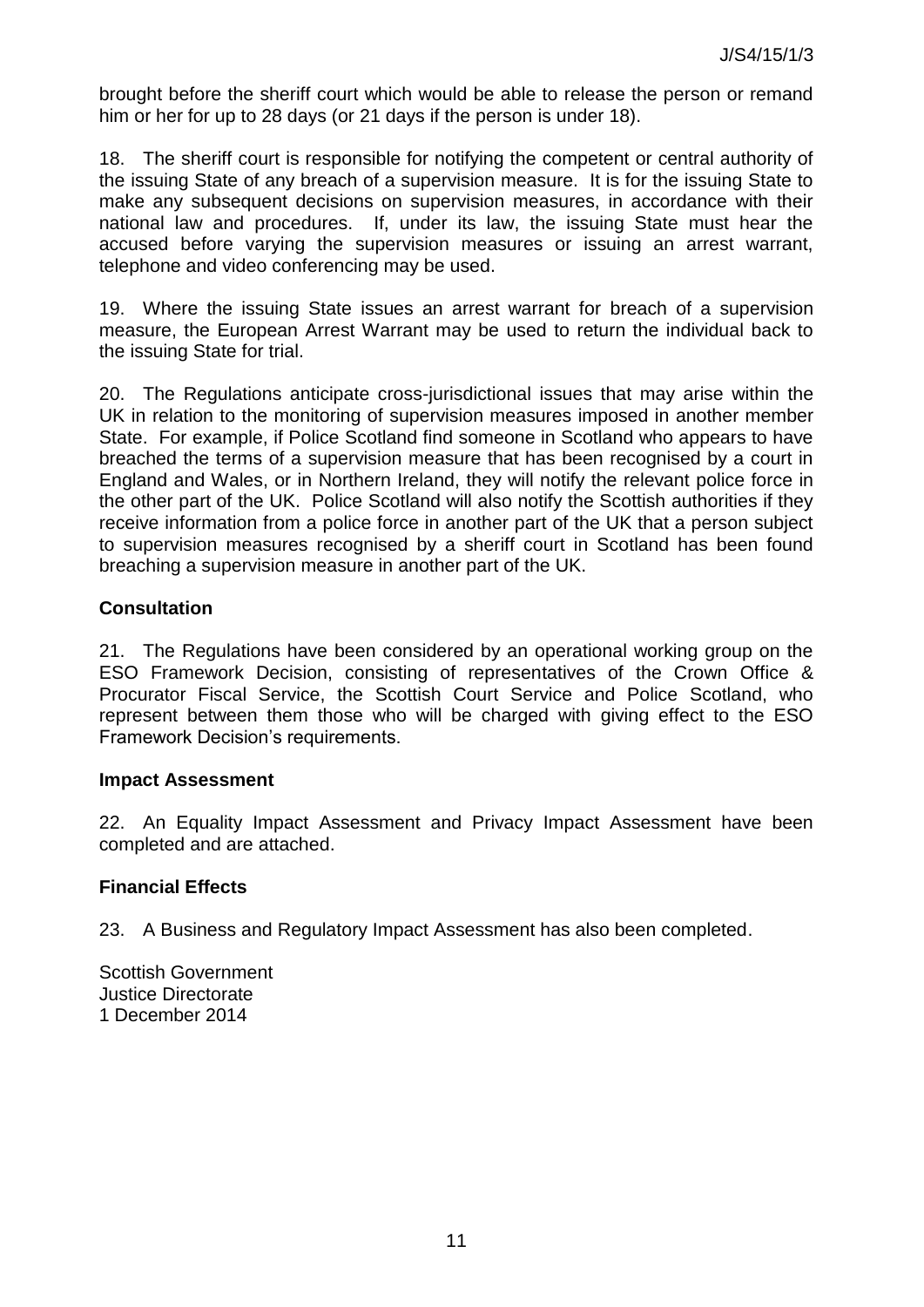# **ANNEXE A**

#### **Negative instruments: procedure**

Negative instruments are instruments that are "subject to annulment" by resolution of the Parliament for a period of 40 days after they are laid. All negative instruments are considered by the Delegated Powers and Law Reform Committee (on various technical grounds) and by the relevant lead committee (on policy grounds).

Under Rule 10.4, any member (whether or not a member of the lead committee) may, within the 40-day period, lodge a motion for consideration by the lead committee recommending annulment of the instrument.

If the motion is agreed to by the lead committee, the Parliamentary Bureau must then lodge a motion to annul the instrument to be considered by the Parliament as a whole. If that motion is also agreed to, the Scottish Ministers must revoke the instrument.

Each negative instrument appears on the Justice Committee's agenda at the first opportunity after the Delegated Powers and Law Reform Committee has reported on it. This means that, if questions are asked or concerns raised, consideration of the instrument can usually be continued to a later meeting to allow the Committee to gather more information or to invite a Minister to give evidence on the instrument. In other cases, the Committee may be content simply to note the instrument and agree to make no recommendations on it.

#### **Guidance on subordinate legislation**

Further guidance on subordinate legislation is available on the Delegated Powers and Law Reform Committee's web page at:

[http://www.scottish.parliament.uk/parliamentarybusiness/CurrentCommittees/64215.as](http://www.scottish.parliament.uk/parliamentarybusiness/CurrentCommittees/64215.aspx) [px](http://www.scottish.parliament.uk/parliamentarybusiness/CurrentCommittees/64215.aspx)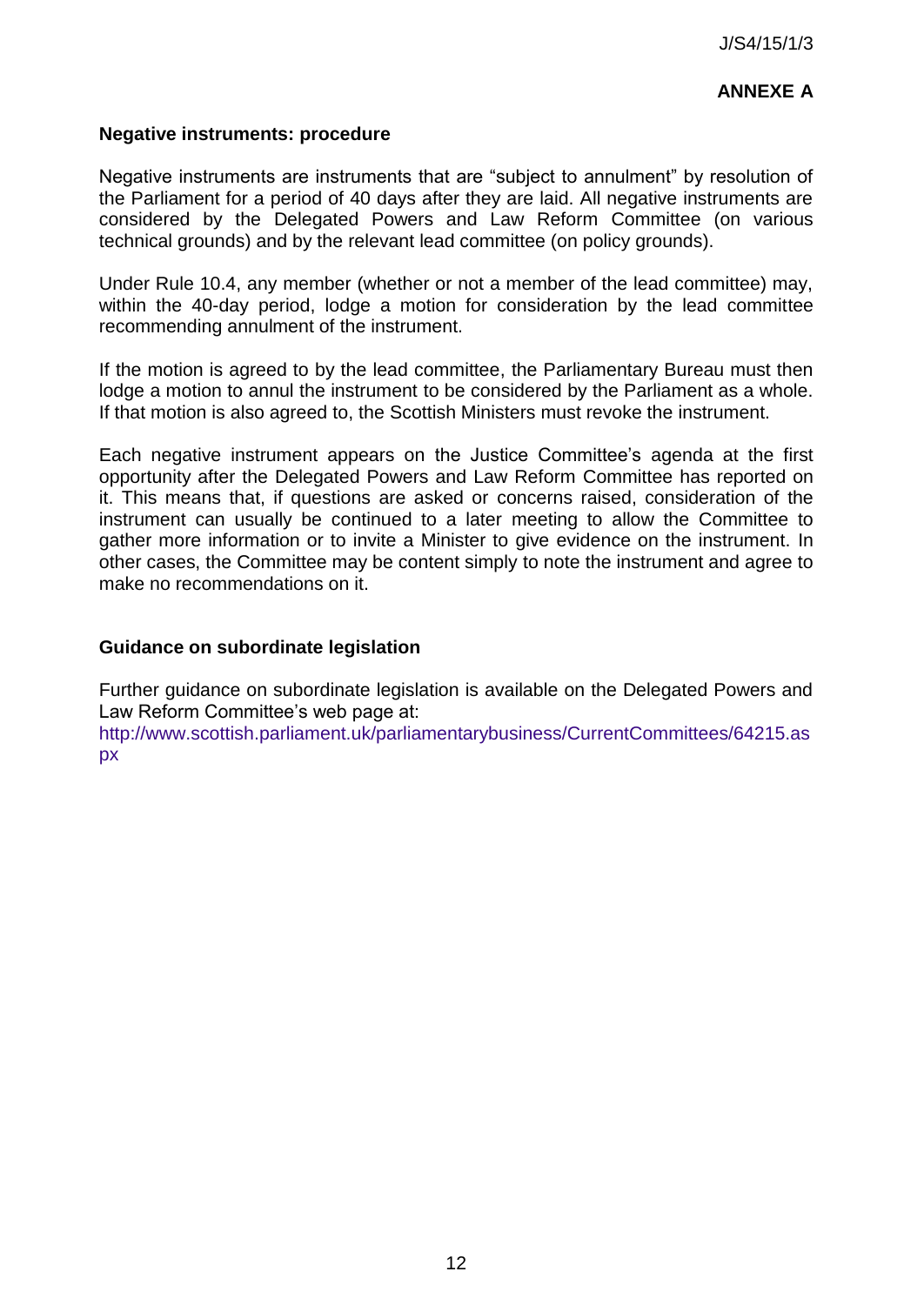## **ANNEXE B**

## *Extract from the Delegated Powers and Law Reform Committee's 74th Report 2014*

### **Mutual Recognition of Criminal Financial Penalties in the European Union (Scotland) (No.2) Order 2014 (SSI 2014/336)**

1. The Order transposes amendments made by Council (EU) Framework Decision 2009/299/JHA to a Framework Decision 2005/214/JHA on the mutual recognition of financial penalties.

2. Scottish provision implementing that 2005 Framework Decision is contained in the Criminal Procedure (Scotland) Act 1995 (sections 223A to 223T, and Schedules 11 and 12). The Order implements the amendments made by the EU Framework Decision 2009/299/JHA, by making some amendments to the 1995 Act. The provisions modify the grounds on which recognition of a decision imposing a financial penalty may be refused, because the decision was not the result of a trial at which the person subject to the penalty appeared in person.

3. The Order also adjusts the consultation requirements between Member States, and changes the information which must be included in the certificate which is sent to other Member States when Scotland requests recognition of financial penalties imposed here.

4. In considering the instrument, the Committee asked the Scottish Government for an explanation of certain matters. The correspondence is reproduced at Appendix A.

5. The Order was made and laid before Parliament on 1 December 2014 and also came into force on that date. The Scottish Government has provided a letter to the Presiding Officer, to explain the failure to comply with the "28 day rule", as set out in section 28(2) of the Interpretation and Legislative Reform (Scotland) Act 2010 ("ILRA"). The correspondence (which also relates to SSI 2014/337) is reproduced at Appendix C.

6. The Committee received oral evidence from Scottish Government officials on the proposals for both this instrument and the Mutual Recognition of Supervision Measures in the European Union (Scotland) Regulations 2014 (SSI 2014/337) as also reported on below<sup>6</sup>. The evidence session was held on 18 November 2014, and included discussion of the proposed timing of making the instruments and of bringing them into force.

7. The breach of the "28 day rule" does not affect the validity of the instrument. The required letter to the Presiding Officer explaining the breach has been provided. The letter explains that the breach of the rule arises from the process under which the UK has opted out of a number of pre-Lisbon Treaty criminal justice measures, and then opted back into a group of 35 measures. The "opt out/opt in" occurred as anticipated on 1 December 2014, in accordance with certain transitional arrangements which are set out in Protocol 36 of the Lisbon Treaty. The opt-in has been publically recognised by a Commission Decision of 1 December 2014 (2014/858/EU).

l

<sup>6</sup> Scottish Parliament Delegated Powers and Law Reform Committee *Official Report* 18 November 2014 available here:<http://www.scottish.parliament.uk/parliamentarybusiness/28862.aspx?r=9646&mode=pdf>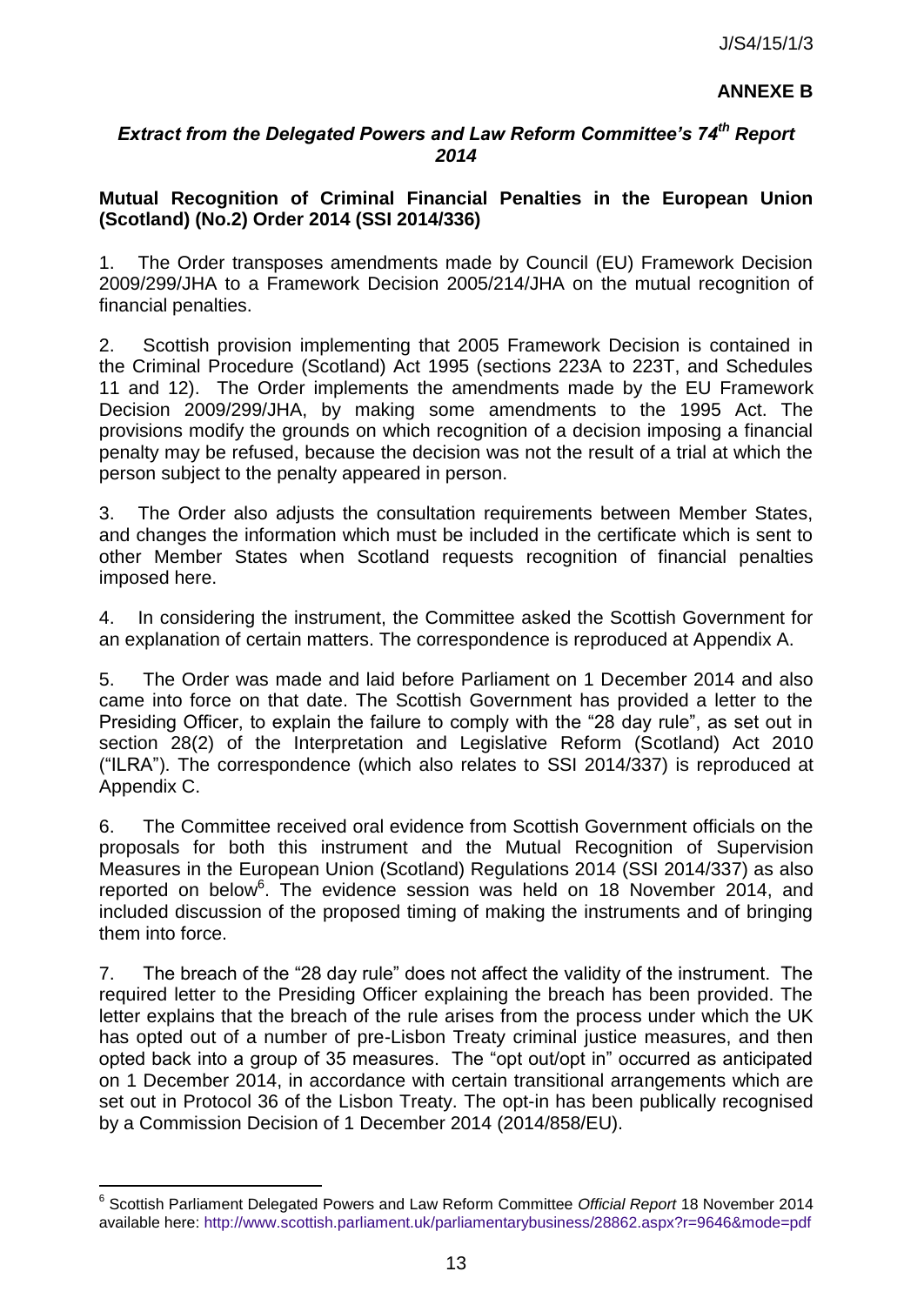8. When the UK opted back into the 35 measures, including the Framework Decision 2009/299/JHA, they became binding on the UK and required to be fully transposed and implemented on 1 December 2014, to avoid the risk of EU infraction proceedings. The letter to the Presiding Officer has explained that regrettably this combination of circumstances has resulted in the Scottish Ministers also having to make, lay and bring this Order into force on 1 December 2014.

9. **The Committee therefore draws the instrument to the Parliament's attention on reporting ground (j) as there has been a failure to observe the requirements of section 28(2) of the Interpretation and Legislative Reform (Scotland) Act 2010. The instrument has been laid before Parliament and came into force on 1 December 2014, so that the requirement to leave a minimum of 28 days between laying and coming into force has not been complied with.** 

10. **However, the Committee finds the breach acceptable in this instance, due to the urgent circumstances which have arisen. The powers in section 2(2) of the European Communities Act 1972 could only be used to make the instrument no earlier than 1 December, as on that date the UK Government opted into the Council Framework Decision 2009/299/JHA which the Order gives effect to. The Framework Decision also required to be fully transposed and implemented on 1 December.** 

11. **The Committee welcomes that the Scottish Government provided it with early notice of its proposals for this Order, and of the unusual set of circumstances which have required the breach of the "28 day rule".** 

**Appendix A** 

**Mutual Recognition of Criminal Financial Penalties in the European Union (Scotland) (No. 2) Order 2014 (SSI 2014/336)** 

### **On 5 December 2014, the Scottish Government was asked:**

The Policy Note for the instrument explains that Council Framework Decision 2009/299/JHA is within the chapter of "third pillar" measures which has been subject to the UK Government's "opt-out" and one of the individual measures that the UK Government has sought to participate in from 1 December 2014. The letter of 1 December submitted to the Presiding Officer with the instrument confirms that the "opt in" to the Framework Decision has occurred as expected on that date.

As it is not explained within the documents that accompany the instrument, and as the "opt in" is the basis on which the instrument has been made under section 2(2) of the European Communities Act 1972, please explain which instrument/s have been issued on 30 November or 1 December to give effect to the opt-in. Could you send a copy of the instrument/s or a link to it/them? (I appreciate that it may not have been possible to explain this in the documents that accompany the instrument, given that it required to be made on 1 December).

### **The Scottish Government responded as follows:**

The UK opt-in was effected by a letter from the Prime Minister to the President of the Council of the EU.

The opt-in is publically recognised by a Commission Decision of 1 December 2014 (2014/858/EU). That Decision is a matter of public record, and can be found in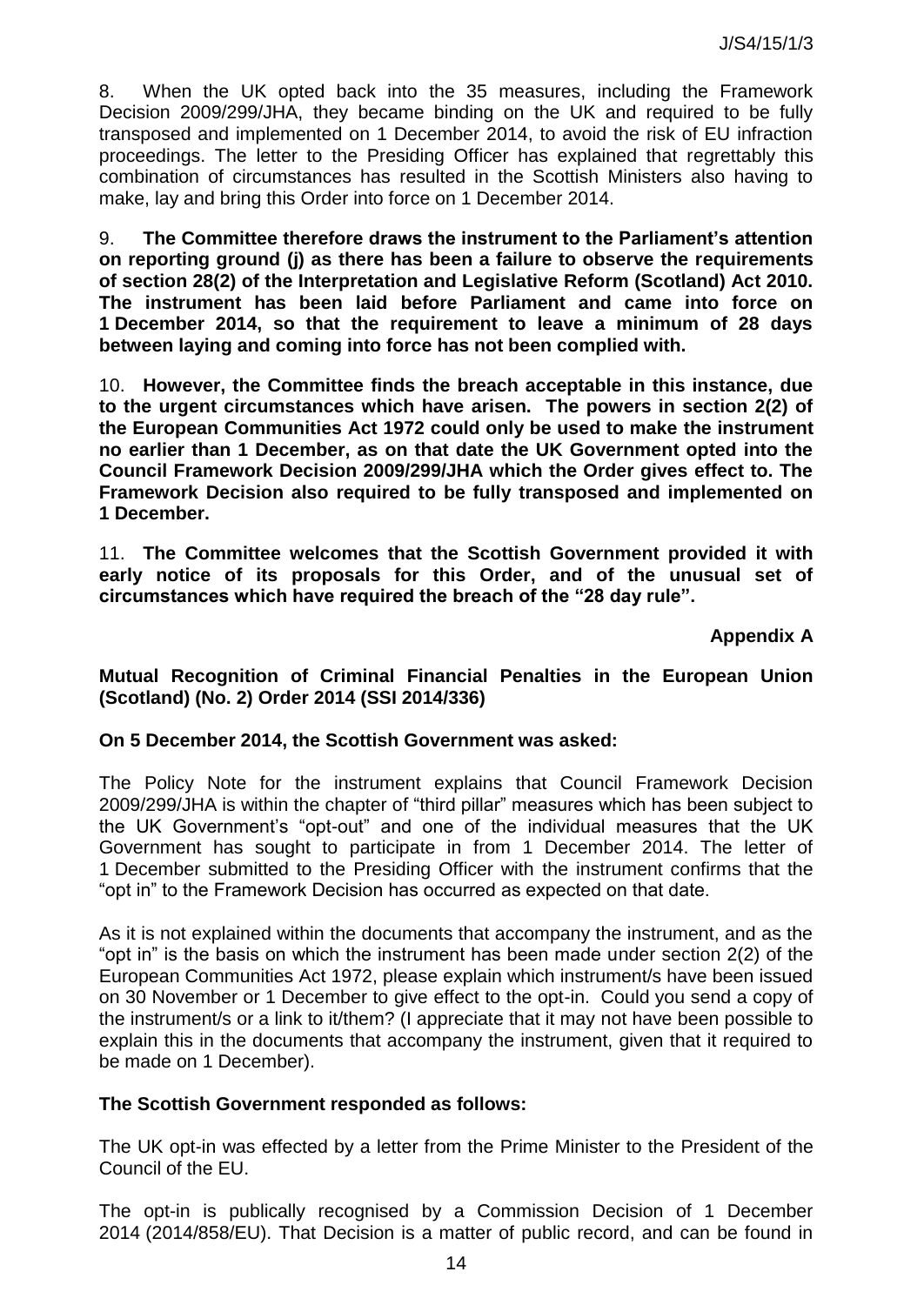the Official Journal of the European Union L 345, 1.12.2014, p.6. The text of the Decision can be accessed online at the following url: [http://eur-lex.europa.eu/legal-content/EN/TXT/?uri=uriserv:OJ.L\\_.2014.345.01.0006.01.ENG](http://eur-lex.europa.eu/legal-content/EN/TXT/?uri=uriserv:OJ.L_.2014.345.01.0006.01.ENG)

The annex to the Decision lists the EU measures that the UK has opted into with effect from December 1. Number 21 on the list is the measure that S.S.I. 2014/336 gives effect to, and the measure that appears as number 25 on the list is given effect in Scots law by S.S.I. 2014/337.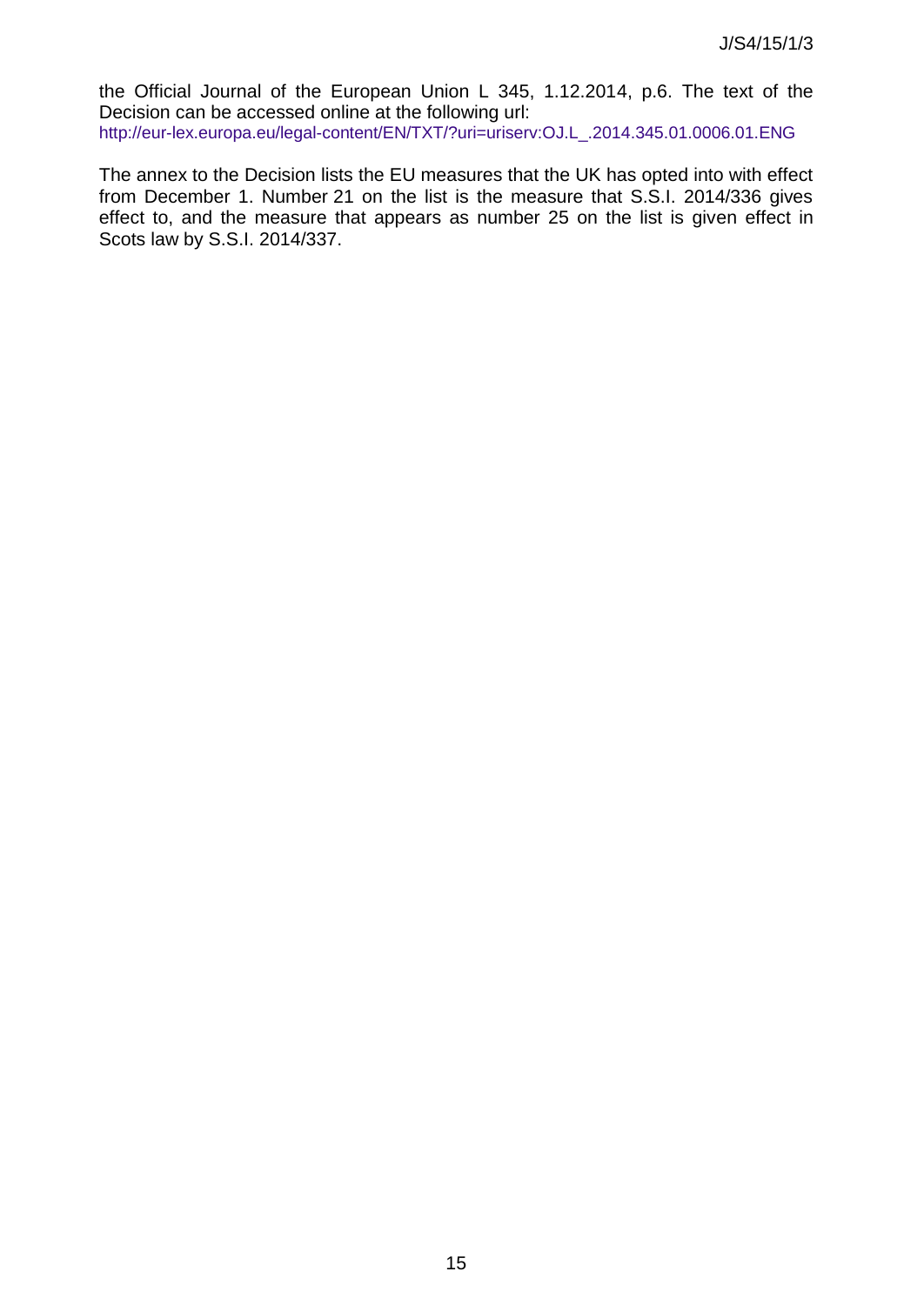# **ANNEXE C**

## *Extract from the Delegated Powers and Law Reform Committee's 74th Report 2014*

## **Mutual Recognition of Supervision Measures in the European Union (Scotland) Regulations 2014 (SSI 2014/337)**

1. The Regulations give effect in Scotland to the EU Framework Decision 2009/829/JHA on mutual recognition of decisions on supervision measures, as an alternative to provisional detention. That Decision is known as the "*ESO Framework Decision*". In Scottish terms, supervision measures as an alternative to provisional detention means pre-trial bail.

2. Schedule 1 of the Regulations deals with cases where a Scottish court requests that another EU member state monitors bail conditions imposed in Scotland, while the accused person subject to the conditions is in the other State's territory.

3. Conversely, schedule 2 deals with cases where another EU member state requests that a person's compliance with supervision measures imposed in the other State is monitored while the person is in Scotland.

4. In considering the instrument, the Committee asked the Scottish Government for an explanation of certain matters. The correspondence is reproduced at Appendix B.

5. The Regulations were made and laid before the Parliament on 1 December 2014, and also came into force on that date. The Scottish Government has provided a letter to the Presiding Officer to explain the failure to comply with the "28 day rule", as set out in section 28(2) of ILRA. The correspondence (which also relates to SSI 2014/336) is reproduced at Appendix C.

6. The Committee received oral evidence from Scottish Government officials on the proposals for both this instrument and SSI 2014/336 as reported on above.<sup>7</sup> The evidence session was held on 18 November 2014, and included discussion of the proposed timing of making the instruments and of bringing them into force.

7. The breach of the "28 day rule" does not affect the validity of the instrument. The required letter to the Presiding Officer explaining the breach has been provided. The letter explains that the breach of the rule arises from the process under which the UK has opted out of a number of pre-Lisbon Treaty criminal justice measures, and then opted back into a group of 35 measures. The "opt out/opt in" occurred as anticipated on 1 December 2014, in accordance with certain transitional arrangements which are set out in Protocol 36 of the Lisbon Treaty. The opt-in has been publically recognised by a Commission Decision of 1 December 2014 (2014/858/EU).

8. When the UK opted back into the 35 measures, including the Framework Decision 2009/829/JHA, they became binding on the UK and required to be fully transposed and implemented on 1 December 2014, to avoid the risk of EU infraction proceedings. The letter to the Presiding Officer has explained that regrettably this combination of circumstances has resulted in the Scottish Ministers also having to make, lay and bring the Regulations into force on 1 December 2014.

l

<sup>7</sup> Scottish Parliament Delegated Powers and Law Reform Committee *Official Report* 18 November 2014 available here:<http://www.scottish.parliament.uk/parliamentarybusiness/28862.aspx?r=9646&mode=pdf>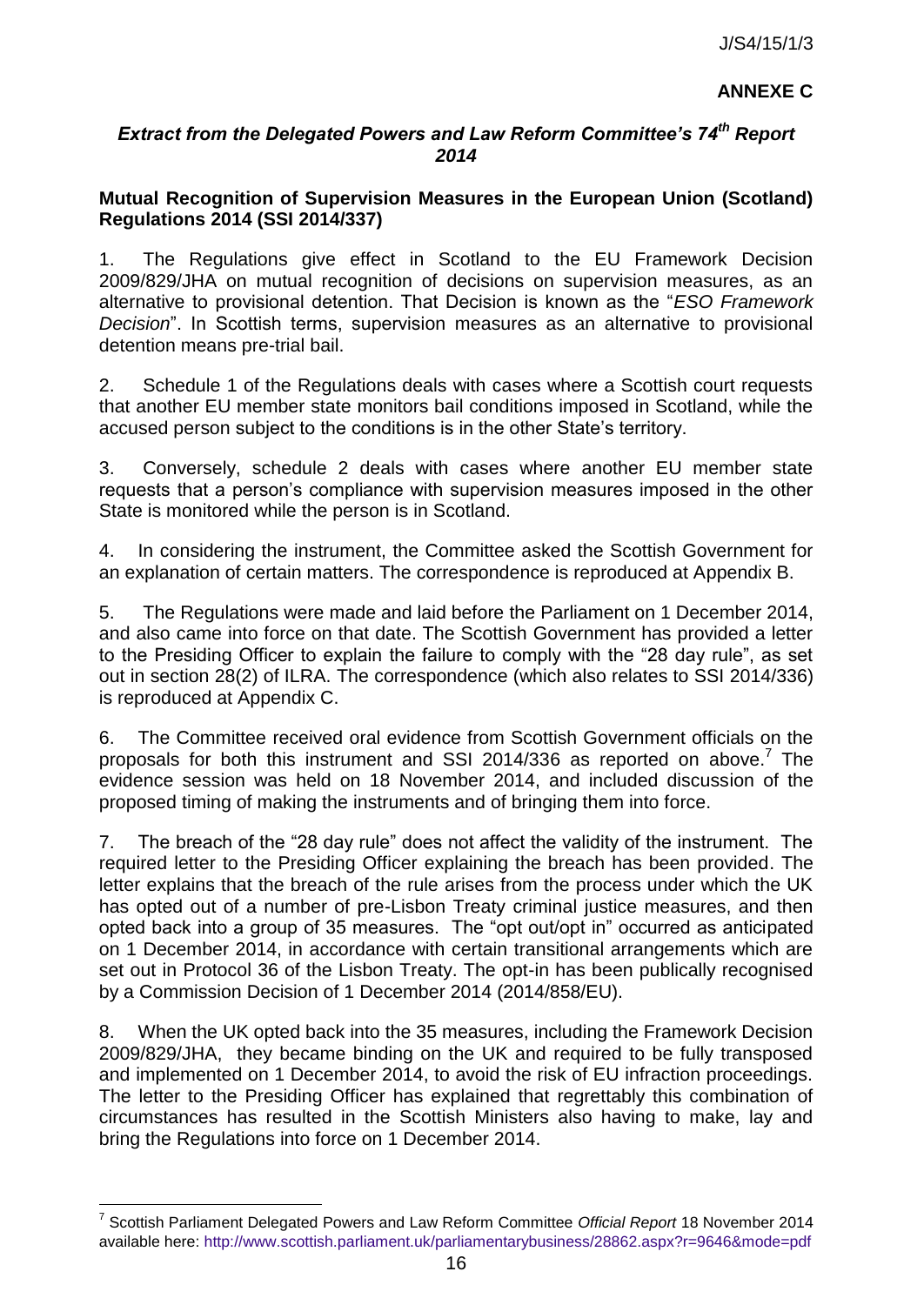9. **The Committee therefore draws instrument to the Parliament's attention on reporting ground (j) as there has been a failure to observe the requirements of section 28(2) of the Interpretation and Legislative Reform (Scotland) Act 2010. The instrument has been laid before Parliament and came into force on 1 December 2014, so that the requirement to leave a minimum of 28 days between laying and coming into force has not been complied with.** 

10. **However, the Committee finds the breach acceptable in this instance, due to the urgent circumstances which have arisen. The powers in section 2(2) of the European Communities Act 1972 could only be used to make the instrument no earlier than 1 December, as on that date the UK Government opted into the Council Framework Decision 2009/829/JHA which the Regulations give effect to. The Framework Decision also required to be fully transposed and implemented on 1 December.** 

11. **The Committee welcomes that the Scottish Government provided it with early notice of its proposals for these Regulations, and of the unusual set of circumstances which have required the breach of the "28 day rule".**

#### **Appendix B**

#### **Mutual Recognition of Supervision Measures in the European Union (Scotland) Regulations 2014 (SSI 2014/337)**

#### **On 5 December 2014, the Scottish Government was asked:**

The Policy Note for the instrument explains that Council Framework Decision 2009/829/JHA is within the chapter of "third pillar" measures which has been subject to the UK Government's "opt-out" and one of the individual measures that the UK Government has sought to participate in from 1 December 2014. The letter of 1 December submitted to the Presiding Officer with the instrument confirms that the "opt in" to the Framework Decision has occurred as expected on that date.

As it is not explained within the documents that accompany the instrument, and as the "opt in" is the basis on which the instrument has been made under section 2(2) of the European Communities Act 1972, please explain which instrument/s have been issued on 30 November or 1 December to give effect to the opt-in. Could you send a copy of the instrument/s or a link to it/them? (I appreciate that it may not have been possible to explain this in the documents that accompany the instrument, given that it required to be made on 1 December).

#### **The Scottish Government responded as follows:**

The UK opt-in was effected by a letter from the Prime Minister to the President of the Council of the EU.

The opt-in is publically recognised by a Commission Decision of 1 December 2014 (2014/858/EU). That Decision is a matter of public record, and can be found in the Official Journal of the European Union L 345, 1.12.2014, p.6. The text of the Decision can be accessed online at the following url: [http://eur-lex.europa.eu/legal-content/EN/TXT/?uri=uriserv:OJ.L\\_.2014.345.01.0006.01.ENG](http://eur-lex.europa.eu/legal-content/EN/TXT/?uri=uriserv:OJ.L_.2014.345.01.0006.01.ENG)

The annex to the Decision lists the EU measures that the UK has opted into with effect from December 1. Number 21 on the list is the measure that S.S.I. 2014/336 gives